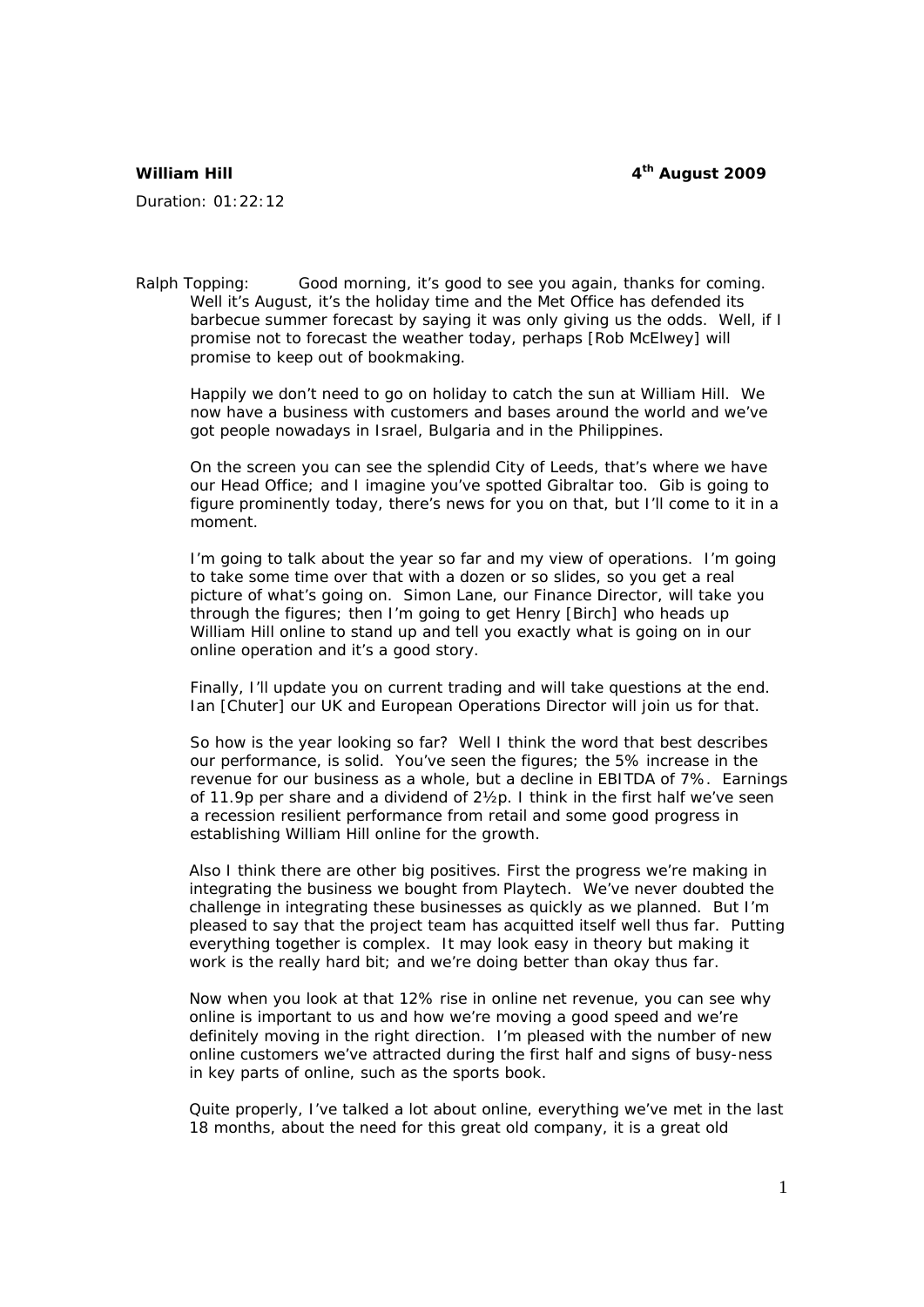company, to make up for lost time and lost ground. We actually did the equivalent of hanging round on the street corner for about four years watching the traffic speed by on the internet; that's why bookmakers are called street corner boys sometimes. But you can see the progress we're making now.

 Then there's growth in our machines business. You know something, we like machines at William Hill – they've a lot going for them. For one thing they're weather-proof. They work in all weathers. Imagine it's neither up nor down, it's constant. These are good characteristics when you've had weather like we had in January and results like we had at Cheltenham.

 What's more important is that the modern day customer in betting shops, likes them too. Which is why we've seen 11% growth in our machines business this year. It's a fact, nowadays gaming from all sources makes up 49% of William Hill's net revenue. This year we re-introduce the dividend. So there are real pluses. However, for the sake of balance, what's the other side of the picture.

 Well let's look at horse racing. In January and February we lost meetings because of the weather; then we lost money because of the winners and to be honest results have been grim. We were very poor at Cheltenham. We sponsored the Lincoln at Doncaster and we lost over a million quid that day. Don't know if anybody of you can imagine what it's like handing over a cheque to a winning winner, knowing you've blown a million quid on the race. Times like that, people say I'm a better actor than Gene Hackman.

 We bond on the Guineas, we lost on the Derby. Yates did us on the Ascot Gold Cup. You can name a big race this year and the favourite won it, or if they jolly didn't win it, the best backed horse that Hills did. Except, I hear you saying, for the Grand National. You're right and what keeps me going is that every once in a while the good guys win. Yes, I'm talking about the bookmakers. Lady Luck smiles and the cat gets out without a kicking.

 Twice in my life I've seen a 100/1 winner on the Grand National, Foinavon in 1967 and Mon Mome; I was 16 when Foinavon won. I didn't have the joy of experiencing that as a bookmaker. But in retrospect I can look back and say it must have been a great result for the good guys. It just wasn't a good result Mon Mome won this year, it was a phenomenal result. We paid out £6 million on Mon Mome and the next three places and some of you may be surprised at that. Of course, had we like some other bookmakers paid out 5<sup>th</sup> place too, that would have cost us another million or so and  $6<sup>th</sup>$  place would have blown another million; I'm sure those bookmakers who offered 5<sup>th</sup> and 6th would have been happier to have banked that two million quid. You can bet in these times that their owners are shareholders, wasted by that two million quid. As you can see on the Grand National, we made £6 million on the result.

 Let me remind you once more. Race results have been poor. The national result was the Oasis in the Desert. Now race results are an occupational hazard of bookmaking that I've lived with all my career and they tend to even out over time. It could be another year of when I'm standing here, telling you they've been fantastic. We always come back to the average in this business.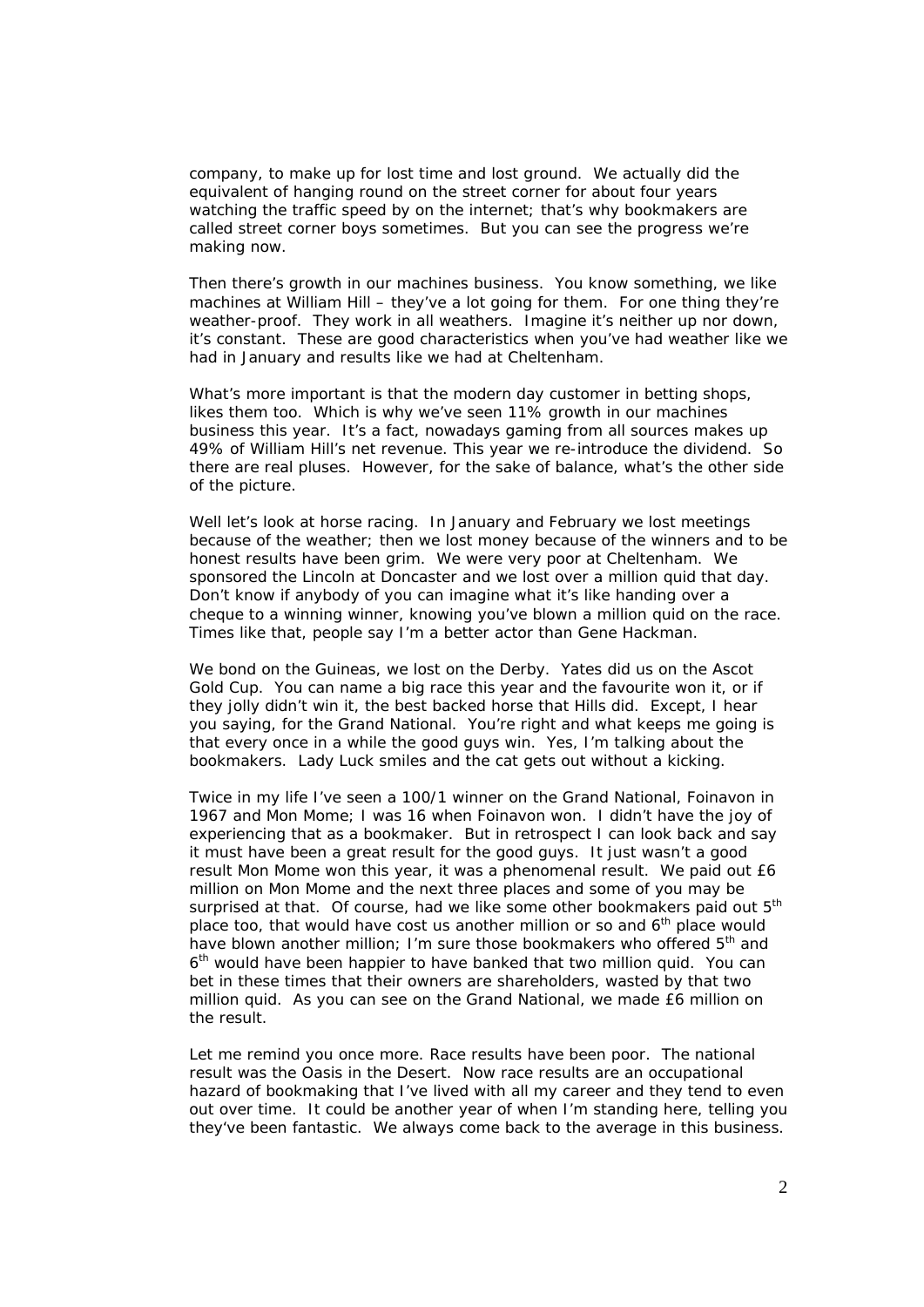I think however, there's a more pressing problem with horse racing at the moment, which is to do with its appeal as a betting product. Now racing is a betting product first and foremost, it's a sport second. It's a fact and most people it's not a sport, it's just in the consciousness the way football or the Ashes are. Look at the Derby; I'll give you the Derby as an example. Its hold on the nation has gone. Running it on a Saturday has to be one of the dopiest decisions of all time.

 If we can learn anything from the Aussies and I'm sure, despite the [frikking] performance we can learn from the Aussies. They run the Melbourne Cup on a Tuesday. The Aussie nation is enthralled. They get the data [themselves]. By that, I mean racing, get the data themselves. The focus is on having a bet and there is nothing else to compete with. It's disappointing, but in some ways not surprising that the BBC is having the number of days it dedicates to horse racing. It will be cut in half. It is surprising that racing is paying Channel 4, £3 million to sign the contract of see it show around 80 days of racing each year. Does any other sport actually pay to get itself broadcast on terrestrial TV?

 Horse racing and indeed greyhound racing, let's include them as well, let's include all quadrupeds here. They receive massive promotion in our shops. We dedicate up to 17 screens to them every day we are open, but their appeal is weakening and the message for racing is, you need to modernise. Racing needs innovation and leadership. It has no leadership at present. Instead, it stands like Oliver Twist, it puts its hand out to claim even more in subsidy. It needs an impresario, somebody who understands audience. Somebody who is good that focus in on money and how to give an audience what it wants. I saw the man for the job in the box next to us, at Royal Ascot. Racing, it's time to send for Simon Cowell.

 You can see on this first graph how the average number of runners in a race has a fallen, but not by a lot; but the fewer the runners, the less exciting the race and the harder it is to get punters interested. Therefore, less gross win, less levy, it's basic arithmetic. This year there are too many bookies at the tracks, not enough horses, not enough [quantas]. The track bookmakers are offering great odds to get business. The end result is that they're reducing margins for off-course bookmakers. The second graph shows how the overran a runner is going. The inbuilt profit margin. Let's get the facts out in the open here too.

 In March, our racing margin was 3.7 points lower than last year. In May it was 1.2 points and in June it was 2.1 points. That means our average gross win margin from racing in the first half, ended up at 15.2%, down from 15.6 last year. This, I believe, is predominantly a reflection of exceptionally poor results. As I've said, some weakness in the race course market.

 But you can also see what a distorting effect the Grand National had on our margin for the six months. Because if you strip out the National, we're left with a margin that is 0.8 percentage points behind last year. Strip it out, normalise it, we're 0.8 percentage points behind last year. Again, I think this is more to do with results. It's been a horrible year. But until the horse racing normalises, until the horse racing results normalise, it's hard to assess the impact of the trend to a lower margin per runner.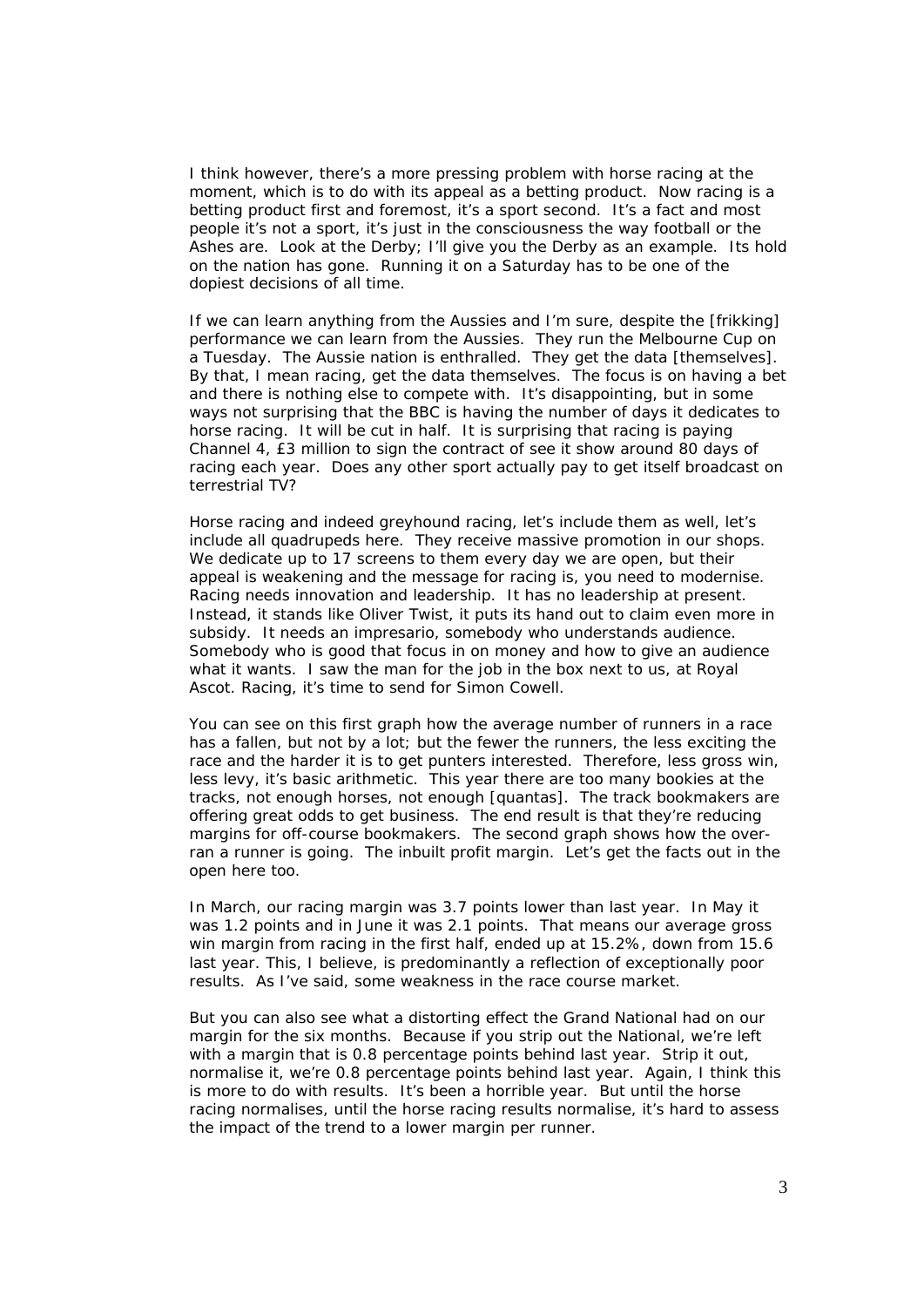Racing, I think, it maybe losing the plot. It may have already lost the plot. But further, it really understands self promotion. It's become a good contributor to our gross win. We might and do miss it in the close season. Hereto however, a good run for the favourites, there's nothing for our profit and that's what we saw in May when the big four kept running. By the big four, we mean Chelsea, Arsenal, Liverpool and Manchester United. The run in to the title left us about £3 million adrift of where we expected to be. Now what does all that mean for retail?

 Well the story of the first half can be distilled in some very, very simple arithmetic. Our gross win on horses and dogs went backwards by £27 million. Machines and other products largely made up the shortfall and we've seen this year, a real swing from greyhounds in particular to virtual products. It's also worth bearing in mind that the other includes the £3 million less profit in football because of the results in May, where we'd normally have expected to be a further £3 million ahead. So ifs and buts and maybes. If we'd delivered that £6 million from football, which we would have reasonably have expected to have done, I think we'd have been telling you a very strong story about the first half.

 The good news for me looking forward, is that the new owners of Manchester City are throwing the money around in the way they are doing. Apparently there is, I can confirm, there is no Arabic word for recession. Their signings do in fact pay off and the Premiership becomes a field of five. That's likely to increase interest still further in the football product. It's a big question, big question, are we resilient?

 Well given the declines we've seen in other consumer facing businesses and the mixed sporting results we've had, I would argue that being down only 1% in retail in the first half showed resilience. So for the first half, yes we have been resilient. But let me give you a little more detail about channels and their operations.

 Retail is still the reliable cash generating business that gives us the strength to develop new areas such as William Hill online. The over the counter gross win is down, the machine's winners up, yes the operating profit is down, but it's still a sign of a confidence in shopping shops that we've opened 22 new units this year so far. I'm especially pleased with the increase in mix of products we're seeing in the business and football has now been giving us higher margins than certainly horse racing for the last 18 months/

 Our virtual games protect us from bad results and severe weather and you see here how we've maintained our margin year-on-year largely as a result of the contribution of those other products.

 As for cost control, the big point to note is that we held staff costs flat, despite increasing the estate. Everyone, I will repeat that, everyone at William Hill is on a pay freeze.

 Turning to machines. The rising in gross wins speak for itself. These machines are performing very well. The margin is up because of the mix of B2 and B3 content. This was against a good previous year too, when we first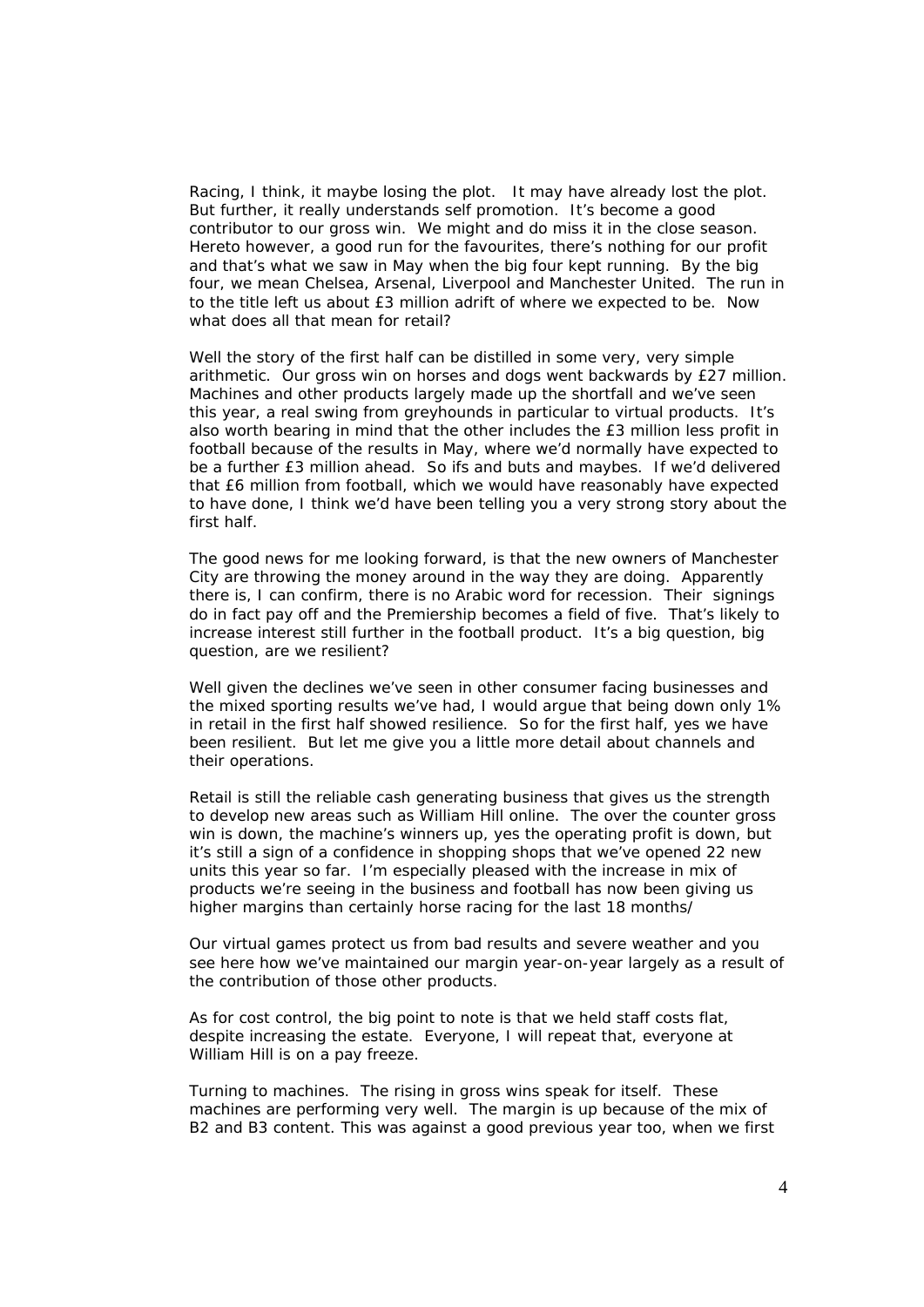had the benefit of a deal that introduced an element of competition by bringing in two excellent suppliers, Global Draw and Inspired Gaming. We've been trying out the new [strong] cabinets in 100 shops and they've performed very well. They're the latest technology, they give a high quality gaming experience. If you didn't see them outside before the meeting, have a look afterwards and our guys will give you a demonstration. We'll start rolling these out across the estate shortly. 6,100 of them I'm told, which will help to drive further growth.

 We've also increased what is known as our B3 content and for those of you who don't have a clue what that means, that's one paying games for a £500 win. These are quicker to play than B2 and they're higher margin for us. That's why they're 5% of our turnover, but they're 15% of our machines gross win. To that, we've also added, just to confuse the world category C content, since the maximum payout was increased to £70. These are pub style games, popular with our different demographic, because they're more attractive to that demographic.

 Telephones is now only 4% of our business. It used to be 13%, not so long ago, maybe 7 or 8 years ago. Telephone has suffered from the marketing activities of overseas bookmakers operating in favourable tax environments. Paddy Power and Boylesports are two examples. We can't operate for ever at this disadvantage. It is possible that we will have to look to close down one of our call centres in Leeds or Sheffield, not immediately and move this niche business totally overseas. Gross win is 18% which isn't surprising, once you understand that 80% of bets are on horses in this channel. So it suffered from the cancellations earlier in the year and the results we discussed previously. They tried to figure here, is the 63% rise in operating profit when we put this year's quarter two against last year's. We shortly have all of our online products managed and licensed in Gibraltar. This is our internet sport betting operation, not telephone. Our online gaming and main focus are already based there. So for this audience and those from the BHA and others who are listening into this broadcast, can I just say to them and I'll say it twice, because it takes a bit of time to sink in with one part of that audience. Telephone is staying in Yorkshire. Telephone is staying in Yorkshire. Why are we doing this? Well the question really should be, why haven't we done this sooner. The timing is an operational one. This will allow all our products sold via the internet to be managed and run together. This is efficient for a number of reasons. We will be able to reduce our costs and that's a good reason and not only operational ones. You know for far too long, operators in the UK have been suffering a competitive disadvantage compared to those who are based overseas. There are 400 English speaking sites targeting the UK. So whether it's the horse racing levy, whether it's gross profit tax, whether it's differential rates of VAT or corporation tax, big, big disadvantage.

 We've raised this with the DCMS. We've raised this with the Treasury and we've done so for a number of years, but nothing has happened and nothing looks likely to happen. Look, William Hill is a business. We are businessmen. I have 16,000 colleagues to think about. 16,000 colleagues on a pay freeze at the moment. I've got shareholders to think about. I've a management team to think about, enough was getting to be enough. The competitive threat had gotten more intense and it was not going to go away and it was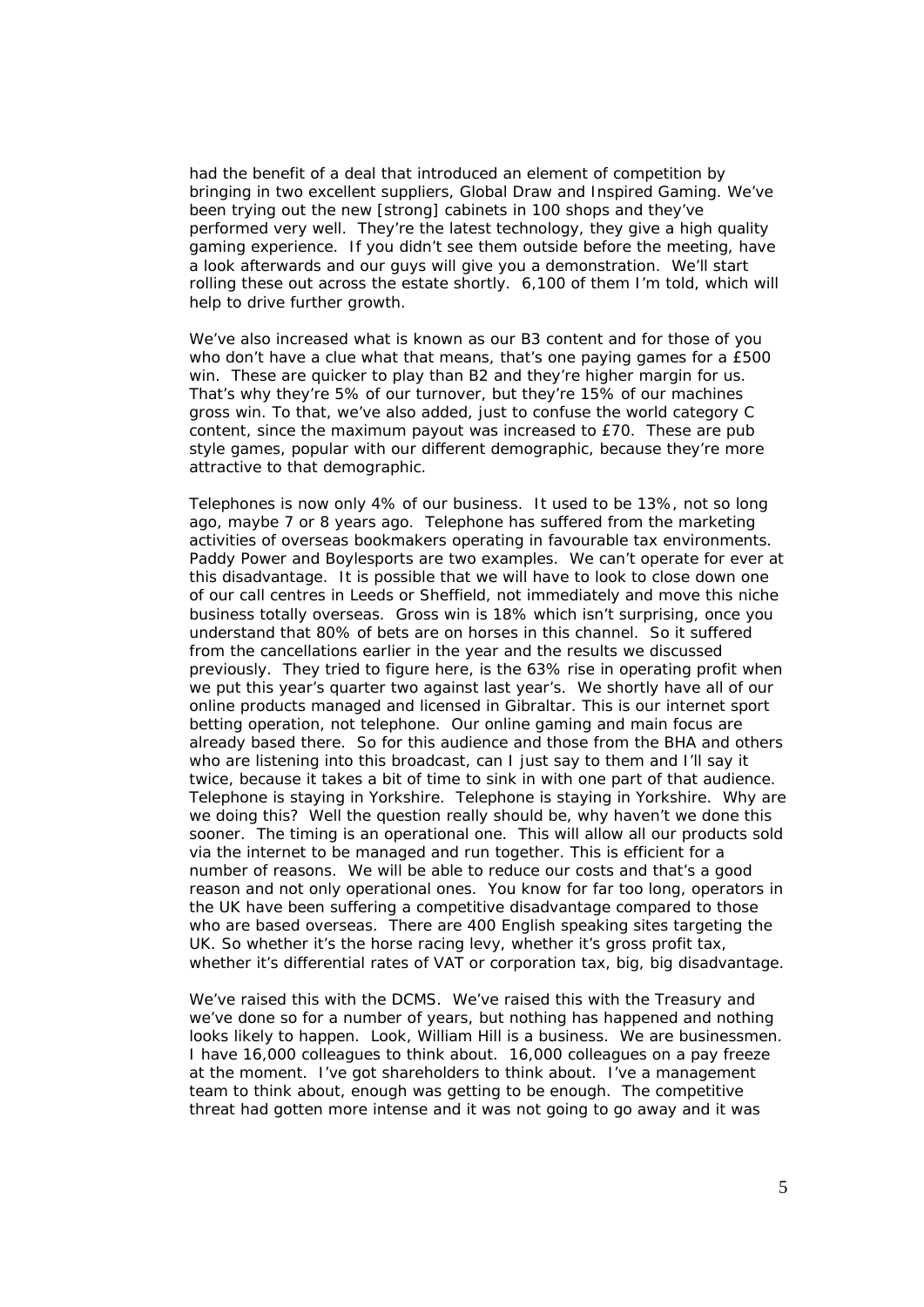really time to take charge of our own future. We couldn't go in to the cupboard and pretend it would get better.

 To make online thrive, we need the main products run from the same place. Gaming and poker were already in Gibraltar, as is the case with all other main UK bookmakers. There's sports betting there too, we can have all the senior management in one place to take that online business forward. But we expect noise around this. We can all guess from whom. I'll take a wee guess and guess at racing.

Well, let's be clear; let's state the facts; racing is now a most expensive product to offer to our customers because of the levy which is State subsidy by any other name, low margins and the cost of pictures. We, as businessmen have to be competitive. We have to reduce costs; we can. As things stand, if racing does not meaningfully engage with the people we deal with, the betting shop customer, on a daily basis, we may see, before too long, some bookmakers charge a mini levy of their own on a product that is over-priced.

Racing suggested it could lose 45 million if the industry moved abroad. Apparently, they don't have calculators at the [BHG]. They've now reduced that figure to £30 million but then, after me giving an assurance that we're not taking telephone across to Gibraltar or anywhere else, they'll have got the calculator out from the local WH Smith. Not for the first time I have to tell you racing has got its arithmetic wrong. So let's check the arithmetic. We currently pay about £27 million in levy. After this move, in a full year we will pay only about £1.5 million less. That's because racing isn't the main betting for the online… Quite frankly, with our call centres being decimated by overseas bookmakers and online having been at a severe competitive disadvantage for years, the main levy that William Hill has or whatever is the [DG] levy, an ATA, not the horse race levy.

We remain a British business. 90% of our revenues and EBIT come from the UK. We're listed in London. We're headquartered in London. We pay almost £300 million a year in taxes and levies. Think of that - £300 million a year in taxes and levies. We have just moved out 75% - 75 people (not 75%, that would freak everybody out) – we have just moved just 75 out of 16,000 jobs from the UK to another British territory. We don't expect our tax bill to be significantly smaller. In fact, there's a business drive, we'll actually be paying more to the man in No. 11 Downey Street, whoever happens to be there next year. Now, this is a commercial decision, purely and simply taken for operational reasons, not that I state that to be the story in the reason in the recent [Post] but it's business and we are businessmen. Our Board knew this was the right decision to take. We could not go on as we were and stand idly by as William Hill declined.

We will tell you more about the Gibraltar operation in a few minutes but, first, here's Simon to give you a breakdown of the Financials. Simon?

Simon Lane: Thank you, Ralph. I'm going to be brief, so there's plenty of time to hear about William Hill Online. If there's anything I don't cover, I am happy to take questions later.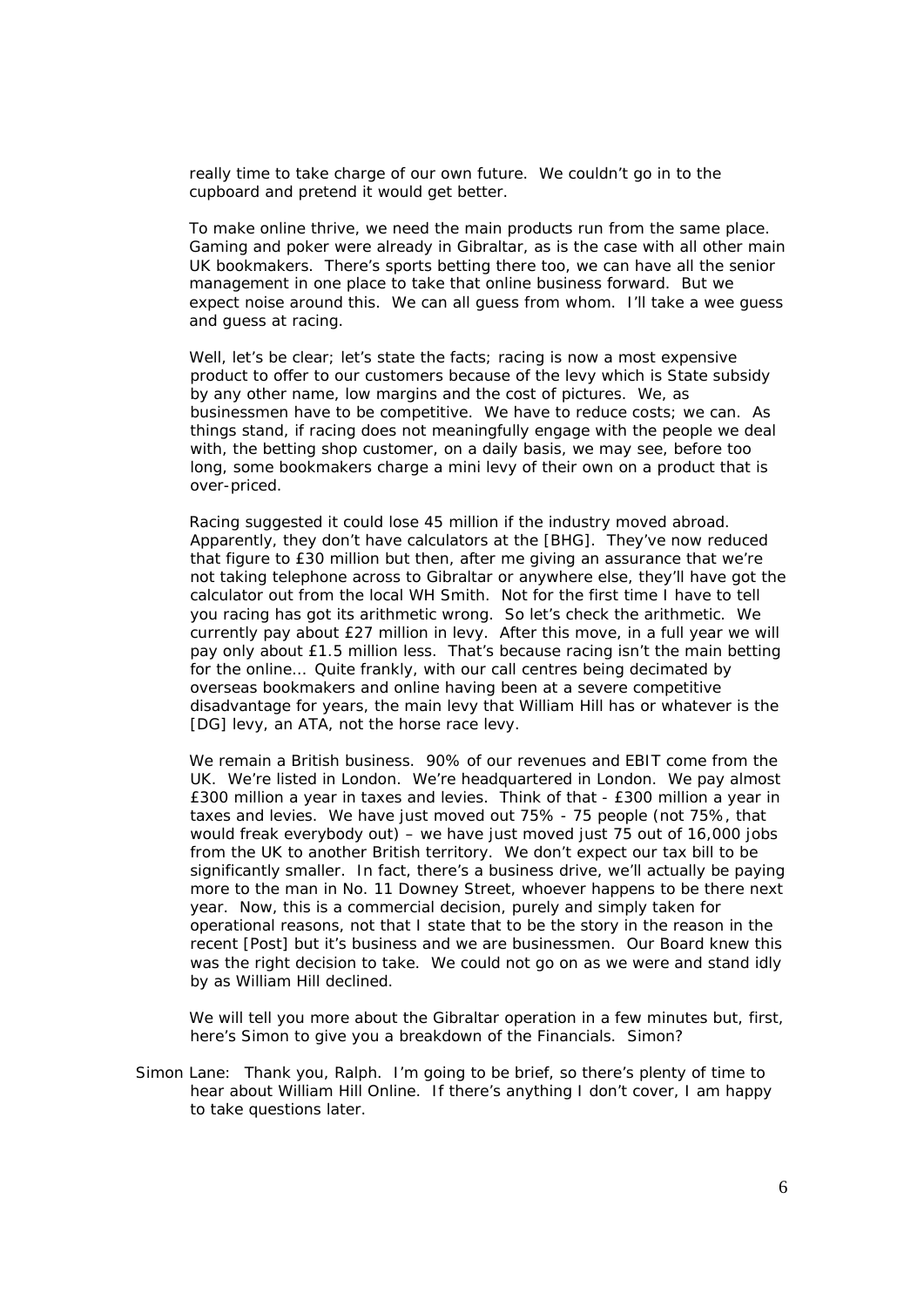We have a different format for the numbers this time. You asked us to report on a channel basis – that's what we're doing. If you want some of the old style data on such things as operating costs by type, you will find them in the appendices. Before the channel breakdown, let's look at Group level items. We have a new number in here, EBITA. That's because we now have amortisation for William Hill Online to take into account. The amortisation amounts to £5.5 million this year, £2.8 million in the first half. We expect it to be £3.6 million next year. On this basis, EBITA was down 7% on net revenue growth of 5%. That's because we're investing in an infrastructure for growth within William Hill Online.

 The other key points here are the effective rate for interest in the period being 6.9% and we expect it to be around 8% for the full year; the effective tax rate was 25.5%, which was in line with our guidance at the prelims; and minority interest for Playtech, it appears for the first time and was £9.1 million in the period. This represents Playtech's share of William Hill Online EBITA, less their share of any tax incurred on those profits.

Let me explain the exceptionals. They totalled £11.6 million in the period, which included £1.6 million for the refinancing and rights issue and 7.6 that related to William Hill Online integration. Last year we gave you a £24 million target for the transaction and integration costs for the deal. We are on track for that. We recorded approximately £7 million last year. The remainder is expected to be recorded this year, split relatively evenly between P&L exceptional charges and capex.

There's also an exceptional of £2.4 million relating to interest hedging. We are now over-hedged by about £145 million as a result of our reduced level of debt. That means that we have to record market to market changes to the P&L instead of to reserves on the over-hedged piece. About a quarter of the hedging will roll off this year and another quarter next year. Finally, we have reinstated the dividend. We will be paying 2.5p to shareholders in December,

Now let's look at things channel by channel along with the key metrics for each. Ralph has already given the headlines on gross win and I will come on to costs in a minute. You already have the picture for the first 17 weeks, so I will concentrate on the 9 weeks from then to the period end.

On the back of the football and racing results described by Ralph, over the counter gross win was down 12% excluding Euro 2008. Machines gross win grew at 7% against tougher comps and last year we had Euro 2008 attracting traffic into the shops and the benefit of our second supply deal. Overall, machines grew ahead of our internal expectations and, while I am on machines, I should say that there's a net benefit of around £2.5 million from the 15% VAT rate this year.

We said we would be tight on costs in retail – we have been. Overall, costs increased by 5% in the period and when you strip out the increased number of shops, a spike in energy costs coming out of fixed term contracts, the closures in Ireland, you see that we kept underlying costs at around 2%, and that includes an extra month of Turf TV, contractual increases in pictures costs and more press advertising.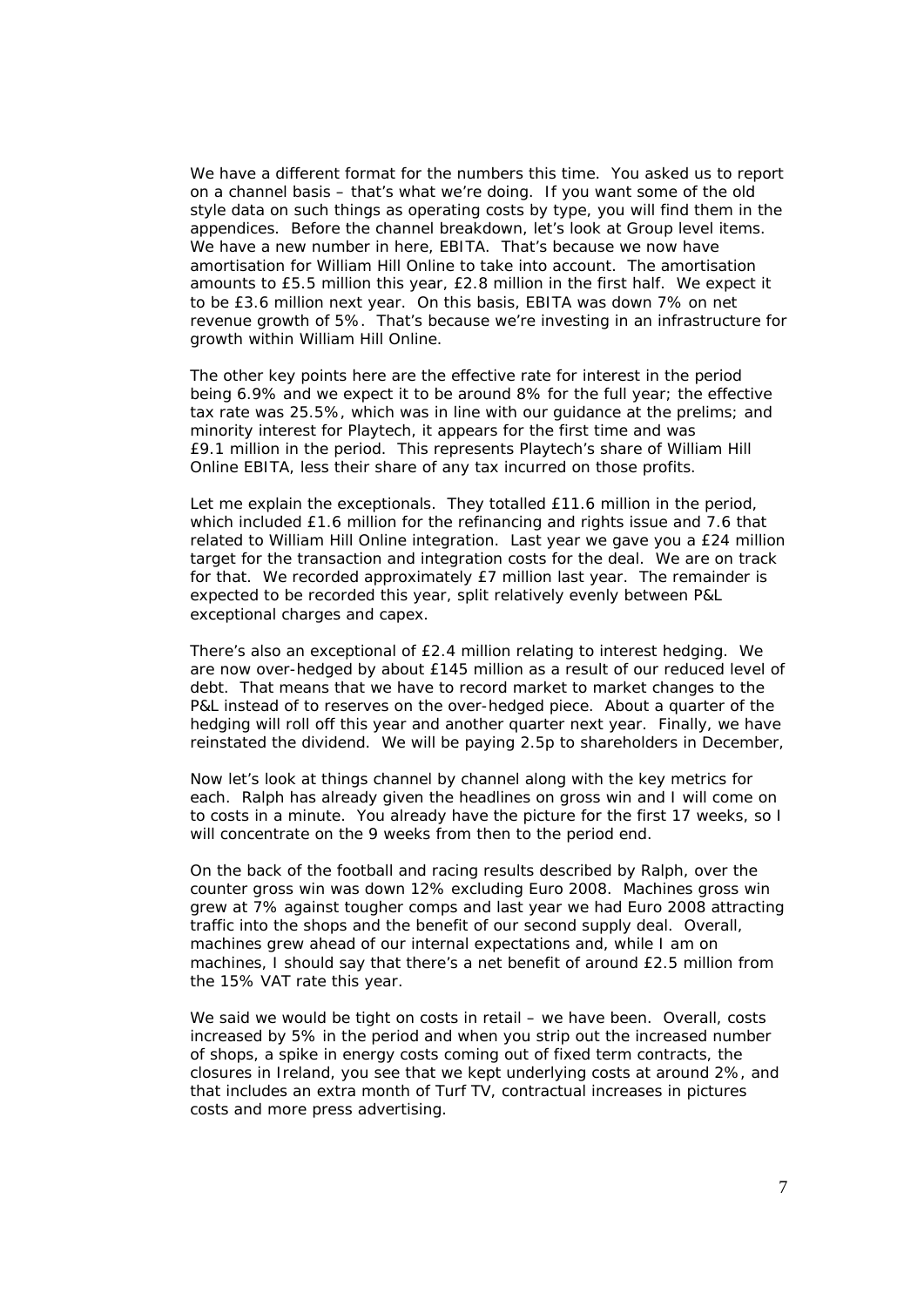As ever, we focus particularly on staff costs, our single largest cost in retail. The numbers here show 0% growth despite the cost of closing shops in Ireland and of running a larger retail estate overall, and that's a good performance. It means that we're on track to hit our full year target of keeping cost increases to 4% or better if we can.

Telephone was a tale of two halves. It was hit hard in the first four months and normalised in the nine weeks that followed. Gross win was 31% down in the first 17 weeks, largely as a result of weather cancellations in January and February and poor results in March. Things got better. In the second quarter gross win was up 7% and operating profit up 63% compared with the same period in 2008. That's a good performance, but the effect of the first period still brings telephones operating profit down to £1.2 million, some 18% down, and telephone accounts were just 4% of our net revenue.

Here's a new slide pulling together our various key metrics in one place as an easy reference source. We have continued to expand. Our average number of LBOs is up to 2,316. We have an additional 190 machines. In retail over the counter amounts wagered are down 9% if you exclude the effect of Euro 2008, but the margin up to June was sustained at levels seen last year and this was thanks to products such as Virtual Speedway and Virtual Motorsport plus, up to the last month of the season, football. The strong performance of machines is clear here. With average contribution per week, 12% ahead of H1/2008 and 8% ahead of the full year 2008 average. The machine margin improvement equates to an uplift of around £9 million compared with a year ago.

And so to William Hill Online – as we flagged in this morning's statement, Sportsbook was flat off the back of the results we described but we are very encouraged by the positive signs of strong underlying growth. Henry will talk about those in more detail shortly. As for gaming, we have seen very strong growth in casino and bingo.

As for costs – well, before we go into the detail, let's bear in mind what we're trying to do here. We want to build an infrastructure to enable us to become one of the leading online operators. We want to compete in Europe and internationally. To do that, we have built an operation in Gibraltar almost from scratch. We've added staff, given them the right incentive package and built new systems. On that basis, operating costs, including marketing, are about £14 million higher. Of that, about £5 million is staff costs. Those costs include a significant provision for a senior management long term incentive plan. Property costs are up half a million with our new office in Gibraltar.

Online is also carrying an extra £2.6 million of depreciation costs and that is primarily for our Sportsbook investment, which has been depreciated over five years. We have also invested an extra £4 million in marketing, bringing our spend to £21.5 million in the half, and that's to drive growth in customer numbers and net revenue.

Finally, cash flow and capex – on dividends, we didn't pay a full year dividend, so this relates only to Playtech. The difference between this number and the P&L is the timing of payments. That will reverse in the second half. You can see the impact to the rights issue; it has transformed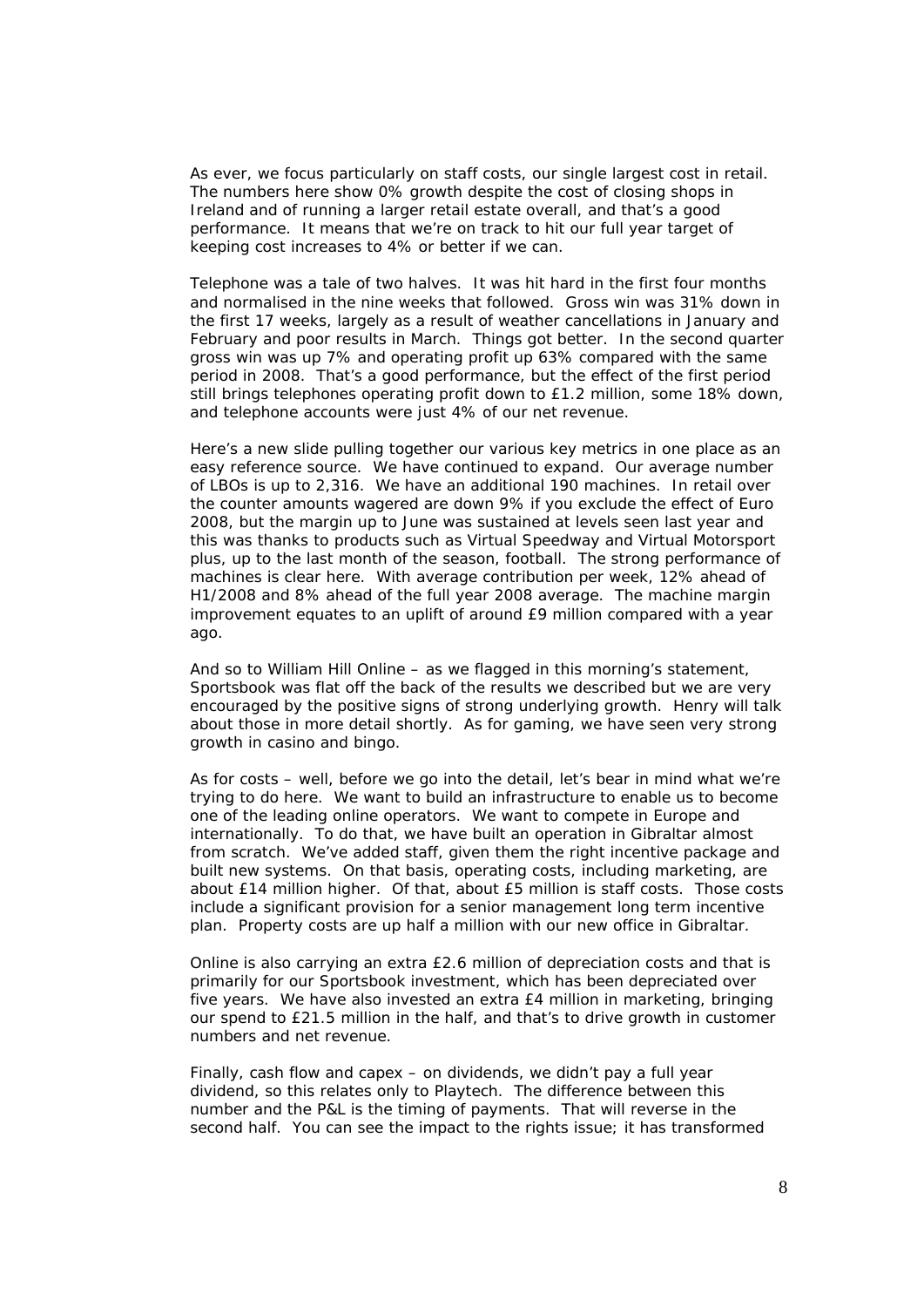the balance sheet. We have repaid £395 million of debt in the period and £452 million in the last 12 months. The result is that now we have a net debt position for covenant purposes of £637 million and a debt to EBITDA ratio of 2.1 times.

So to capex, where we are continuing to be careful with cash. We have prioritised new shops and William Hill Online for our investments, and you can see that the level of investment in retail development is lower than last year but we have still opened 22 new LBOs and extended or re-sited a further 14. Both new sites and re-sites have a higher than average return on investment – that's why they're our priority.

For William Hill Online the capex largely relates to the migration of Sportsbook and Arcade Gaming to Gibraltar and setting up the infrastructure there. We're also continuing to invest in the development of Sportsbook and we spent a couple of million pounds in the first half on that. Elsewhere, we put £2.1 of cash into our Spanish joint venture and I anticipate a further million or so in the second half. All in all, we plan to invest around £50 million in capex in the full year, particularly in the retail development programme which tends to be busier in the second half.

I will be delighted to take any questions on these numbers in a few minutes but for now back to Ralph.

Ralph Topping: Thanks, Simon. I hope everybody found that extra detail helpful. Now it's time to discuss our Online business and an area that, as you already know, has a big priority for us for the medium to long term. What do want to achieve? Well, it's very simple – we want to be just what it says here, the leading international business that's competitive in the UK and Europe, something we haven't been for a while. To achieve that, we need strong sports betting and high quality gaming and we bring in customers by developing our specialist marketing skills and customer services capabilities.

Where would we like to develop the business? Anywhere we can find brains and new skulls is the answer, so, as we know, Bulgaria, the Philippines and, of course, Gibraltar, and, if it's not business…

Talking of brains, here's Henry Birch, who is going to tell you more about William Hill Online. Henry, over to you.

Henry Birch: Thanks very much, Ralph. Good morning everybody. I am very pleased to be here to talk about our Online operation and just to give you a bit of background about myself. I joined the Company as Chief Executive of William Hill Online in October last year. Before that, I was the Chief Executive of Leisure & Gaming Plc and I have been in the online gambling industry for about eight years, having previously had a career in the media and technology industry, including a 4 year stint in Silicon Valley.

I am going to talk today about the performance of each of our products and tell you how we're getting on in terms of integrating our businesses. It's going to be a pretty high level picture but I am very happy to take questions at the end of it.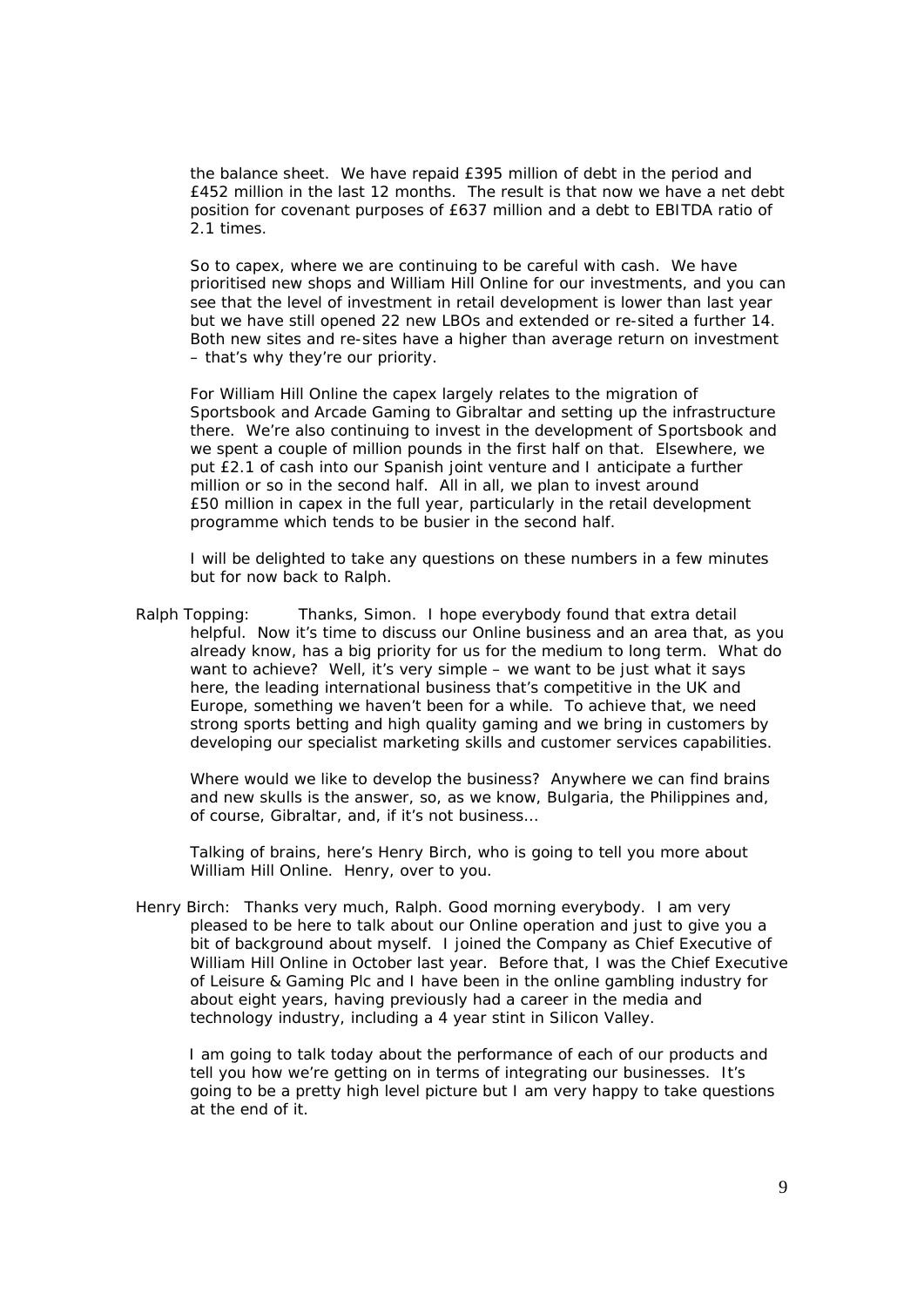I want to start by explaining what we believe an online business needs to succeed and how we measure up against that. For a company to be a leading global online operator, we believe it needs sufficient product range, product strength, brand and marketing capability and international reach. Product range means having a full offering across sports betting, casino, poker, games, bingo, skill games, live casino and whatever else a punter wants. Product depth refers to how we develop and differentiate our products. It's also about our suppliers and the strength and flexibility that they offer.

In Playtech and Orbis we have the industry leaders in gaming and sports betting and we're making sure to make changes to ensure that our products stand out against the competition. William Hill is a premium brand in the UK and that brand is recognised internationally. Through the acquisition that we made, we have a team of more than 100 online marketing specialists and a network of more than 70,000 affiliates.

Finally, we are building our international reach. Our recent acquisition gave us marketing channels throughout Europe and a large number of gaming customers. We are now focussed on growing these and ensuring that we have a localised Sportsbook for each market that we enter.

So to our products – let's take Sportsbook first. We are very pleased with our Sportsbook performance this year, particularly when we look at its growth in the last few months. As Ralph said, sports results have not been great, so our net revenue has effectively been static, but for the year to date we have increased turnover by 9% year on year and increased new accounts by 7%. That's despite a slow start to the year when we switched to the Orbis platform and were operating for the first few weeks with limited functionality and limited marketing.

In terms of Sportsbook, we are principally focussed on three areas: product development, marketing functionality and our international sites. We vastly improved our in-play or in-running product. To give you an example of this, at Wimbledon this year we had 70 different in-play betting markets for each match. Our closest competitor had only 40 markets, so the difference is significant. Our ability to do this is based on proprietary algorithms that we developed and we'll use this capability for in-play betting for the coming football season.

As for marketing, we can now offer different types of bonuses to players, which drive both acquisition and retention of customers. Finally, we are focussed on giving our Sportsbook an international presence outside of the UK market. This means not just translating the sites, but making sure it's fully localised, giving customers the relevant local content they want, the marketing support, the right payment methods and local customer support. We plan to have four localised sites up and running by the end of the year in addition to our UK service.

We saw recognition of the increasing quality of our Sportsbook a couple of months ago when we won the Best Online Betting Site Award at the RS Industry Awards. This was against a shortlist of Ladbrokes, Betfair and Boylesports. Clearly, we feel this is just the beginning and I encourage you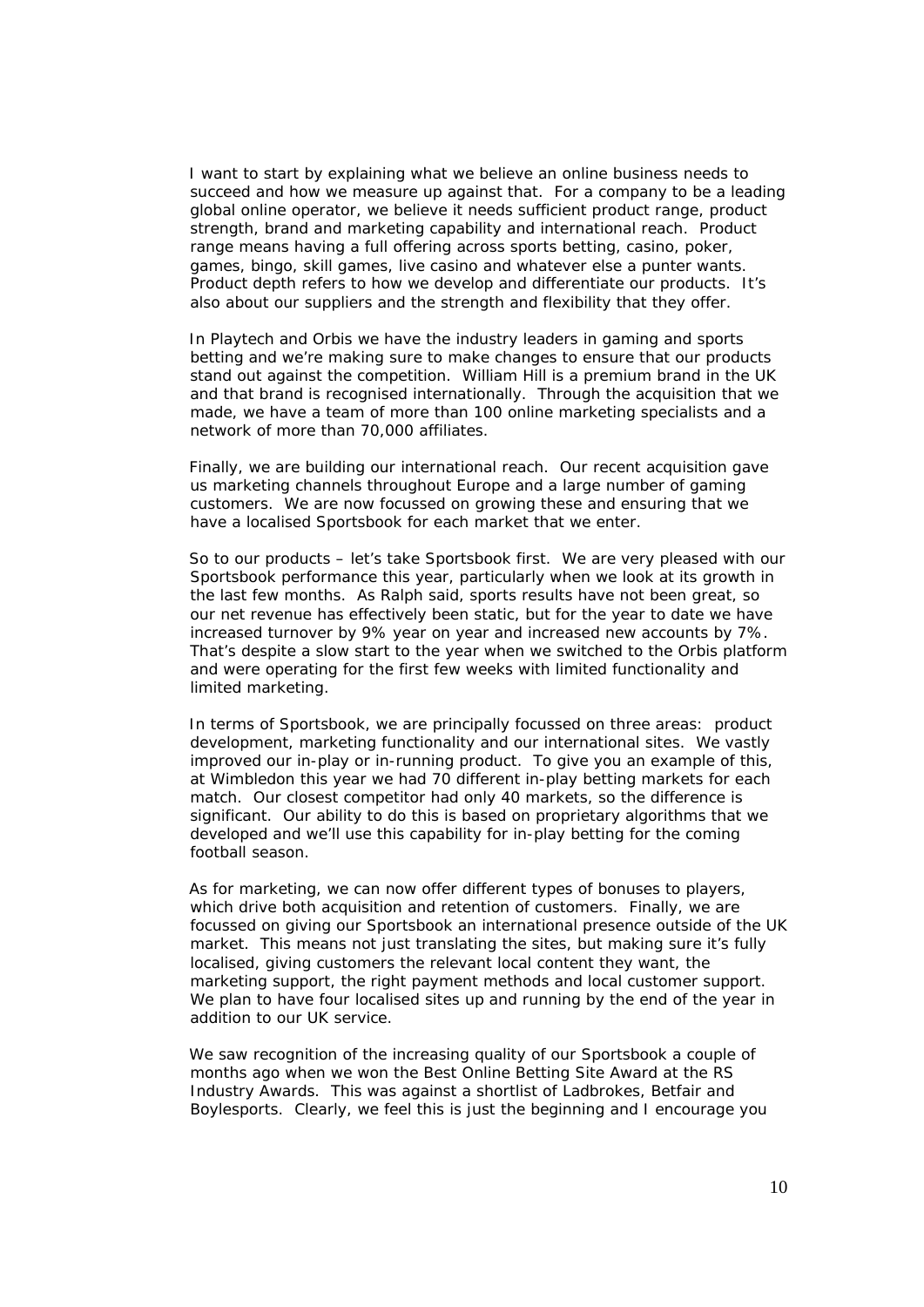all to open an account with William Hill and see for yourselves the changes that we're making.

In terms of casino and gaming generally, this is a key area of growth for us. We are showing our potential but there's a lot more to come. Net revenue for the half is up 21% year on year and new accounts have increased by 69%. We have not yet moved our main integrated casino onto Playtech software but we have successfully a William Hill-branded standalone casino. We have tested it on the Playtech software and we have taken advantage of our new marketing capabilities.

We have been working with Playtech on a new bonus engine, with our UK sports customers in mind, and will migrate all our casino customers to an integrated Playtech casino in Q4 of this year. When we talk about casino, we include in that our Games and Vegas offering, which have a separate tab on our website. These are flash-based and have been very successful in crossselling Sportsbook customers into our gaming products. We are also looking at introducing branded games onto our Games and Vegas platforms as they're a useful marketing tool and drive game play.

In terms of poker, we have seen a decline in that revenue to 14% and a decline in new users of 13%. We migrated to Playtech's ipoker network in March and consequently expected a dip in both player numbers and in revenues. This, unfortunately, is a fact of life in most poker software migrations. The move to Playtech has been followed by the quieter summer months and we are yet to market our new poker platform to any significant degree. We are introducing pound and euro tables shortly and around that time will start to push poker in earnest. Although the migration to ipoker hit us, moving to that network was the right decision. It's the largest, most liquid network outside the US, which is critical at a time when less liquid networks are struggling.

In common with most operators in our space, we are finding that poker growth is slowing, mostly as a result of the two US networks, and operating margins are being squeezed. However, we are confident that we have now got the right poker network in place and are focussed on growing our numbers.

Bingo, in contrast, has seen significant relative growth this year. Revenues are up 72% and new users are up 95%. We've got a very strong operational team in place that combines land-based experience and online experience. Our product runs on software provided by Virtue Fusion, which supplies many of the leading UK operators, and we also run a number of smaller brands on Playtech software.

So what does this all translate into? The table here shows that both our net revenue growth and our growth in new accounts have been particularly impressive. We have increased our new accounts by 30% or an additional 80,000 new accounts year on year and, as Simon flagged earlier, our net revenue is up 12%. Our more recent growth is also encouraging, with Q2 seeing an 8% increase on Q1. Sportsbook growth stands out, with 19% growth quarter on quarter, despite the absence of the European Football Championships this year.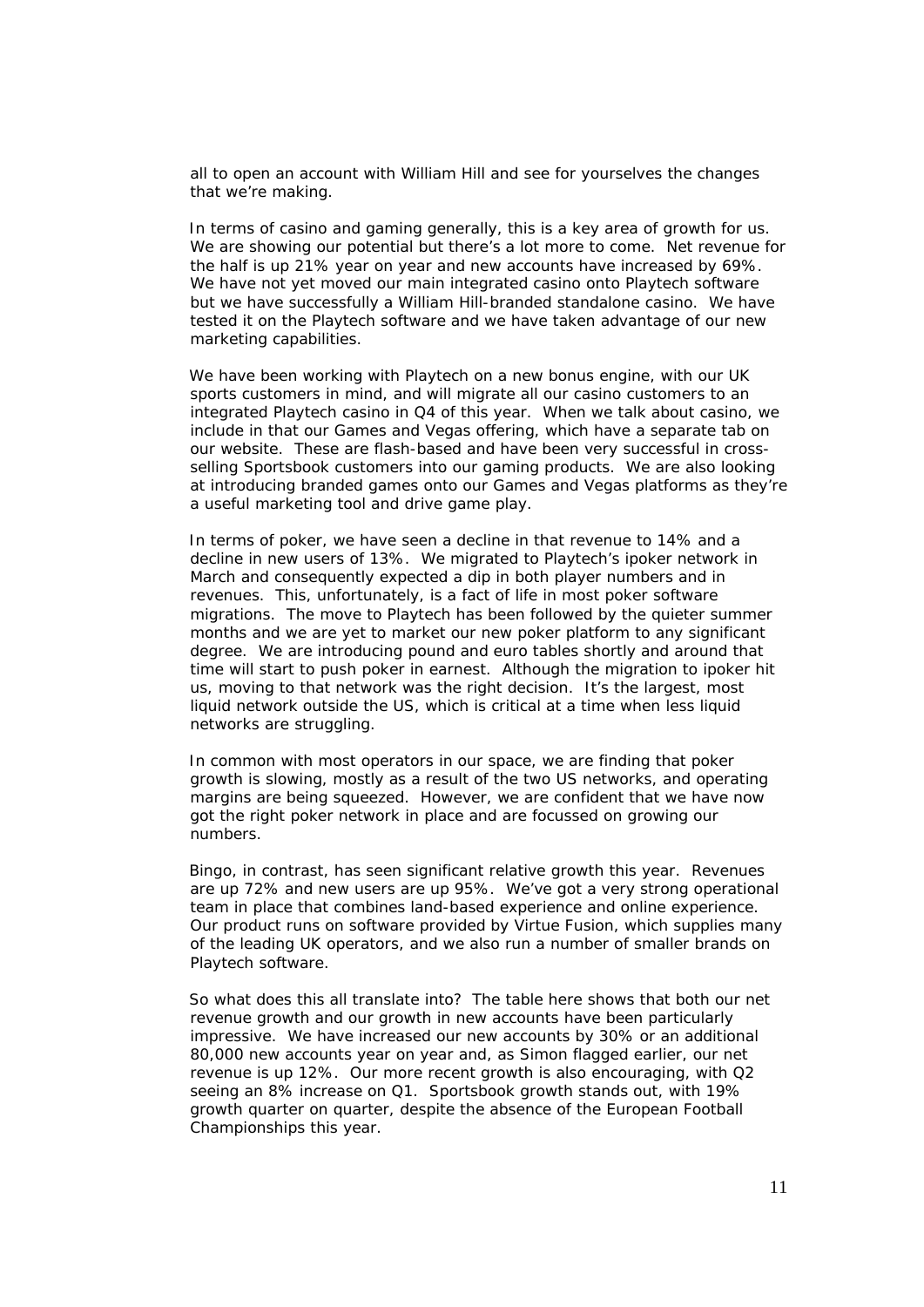One of our main areas of focus, as we have talked about, is integrating the different parts of our business. We have made good progress over the last six months, putting in place the infrastructure to build and grow a substantial international business. As Simon outlined, this has cost money and in the short term will have an impact on our bottom line, but the benefits will be reaped over the course of the coming years. In that regard, we have invested in a new Sportsbook platform, we've put in place the JV structure with a properly incentivised senior management and operating team and we have strengthened and moved our operations to new premises in Gibraltar.

In terms of these operations, we've launched the new casino on Playtech software; we've moved our poker to the ipoker network; we have integrated William Hill products into our new network of over 70,000 affiliates; and we've launched the unique chat and email service on William Hill, which complements our existing telephone customer service. That's just the start and I believe it's been a very good one, but there is a lot more to come.

We are also very clear about the work that we will be doing over the next five months. In that time you will see us launch pound and euro poker tables; we'll launch an integrated casino on William Hill.com; we'll launch further international Sportsbook sites; we'll extend our betting play to football markets for the new season; we'll launch tote betting; and we'll launch a proactive chat service on our integrated casino.

We are conscious that many of our competitors are setting expectations below last year, but we're bullish about our future. Yes, the industry is facing recession and there are signs that consumers are spending less, but with that comes opportunity: media is cheap; markets outside of the UK are providing new opportunity; and we are yet to fully reap the benefits of the acquisition that we made at the end of last year. We have an online business with a lot of potential and plenty of growth in it. We are only just starting to exploit that now and there is much, much more to come.

I would be very happy to take any question you may have, but first back to Ralph.

Ralph Topping: Thanks, Henry. So there you are. I hope you have been given a good insight into William Hill Online. Now, I think with the likes of Alex Ferguson here in this room, it's just for the analysts and the population who will … two newcomers up to the stage will now feel that at any point they can phone these two newcomers up and ask them questions and bypass Sir Alex figuratively, but I would say to you that that will be discouraged. There will be many slaps across knees and wrists if that happens and I would – these guys' jobs are to build businesses and my job is to deal with the external community … so, if you want to go and talk to anybody, guys, just a word of warning, please leave my superstars alone.

Let's ... get back to basics. The results continued in July with the gross 1% there, 1.8 points. I know this is a short period. It's the quietest time of the summer but it has been quieter than expected and, to cap it all, we've again had poor quality horse racing. I'm afraid no football as we're in the blank year between Euro 2008 and the World Cup in 2010, so it's been a quiet year.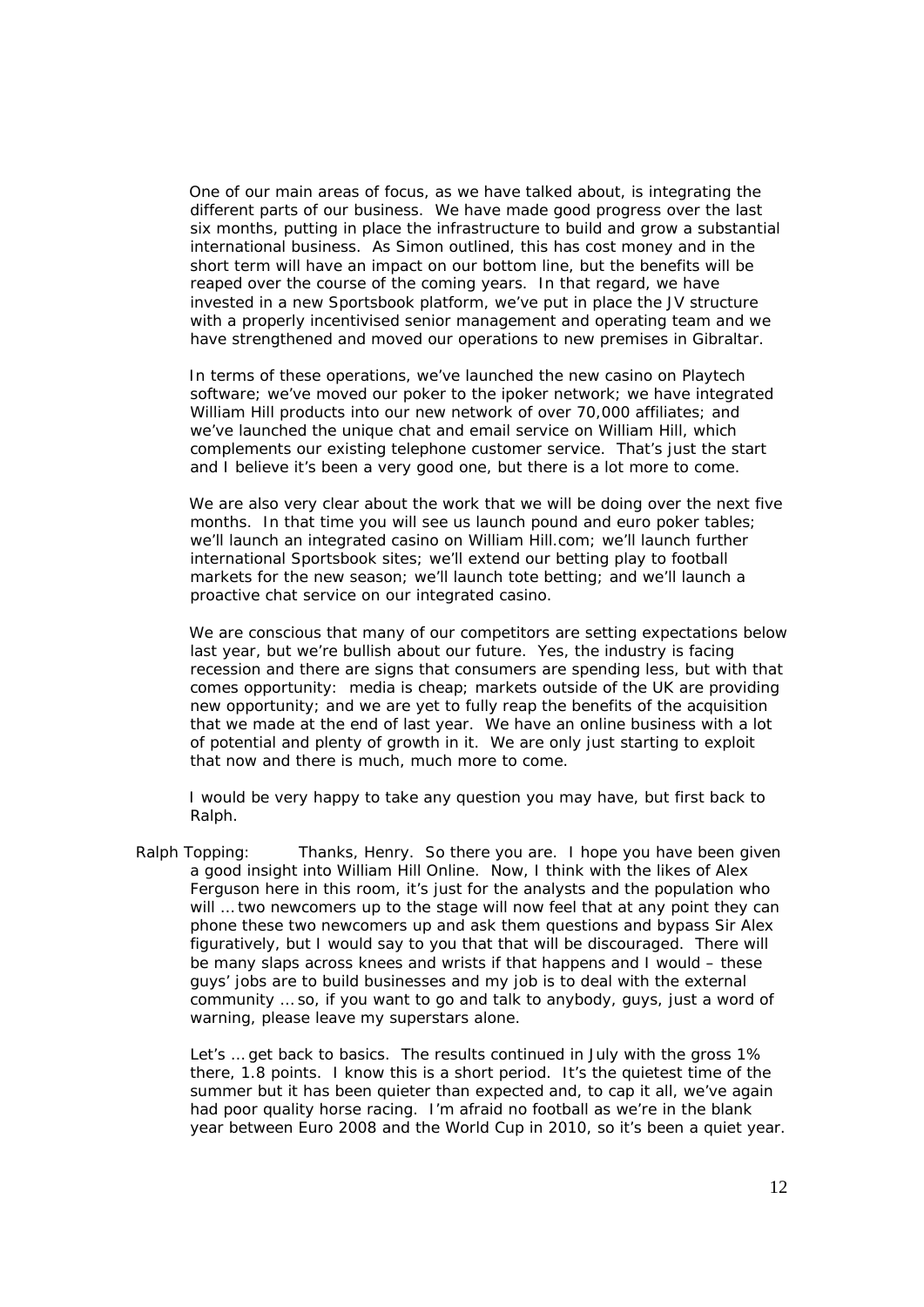Machines did remain in positive territory into July but it wasn't enough to counteract the decline in horse racing in the month. A big positive, however, was Sportsbook turnover. It grew by 37%, which helped that channel counter the impact of poor results.

 So can we draw longer term conclusions from this short span? Well, I think it's a very hard to do so. The football season starts again in a week from Saturday. As a proud Scotsman, I would say it started last Saturday with the Scottish League Cup, but that's probably passed a lot of people by down in England, and it always boosts weekend trade. I think once we're 6-8 weeks into it, we shall have a much clearer idea of the effect of these economic times on the weekend point, in particular, and overall trade.

I can announce that we will be holding analyst and investor sessions in October/November, looking at online in more detail and involving more of the online team. By then, we'll have that much clearer view of the business environment.

So, in conclusion, I have talked before about resilience through a recession that is really impacting all businesses and all sectors in the UK. I acknowledge we are operating in a difficult economic environment but I also know that too many sporting results did go the wrong way in the first half, especially on horses, but times like that, what you do at William Hill is you make sure all the elements you can control are moving the right way, and how have we been doing that? Well, in the way we've strengthened the balance sheet and our sensible withdrawal from Italy and Spain and developing our strong platform for online growth and in our market leading position in gaming machines.

Thanks very much. The team and I are very, very happy to take your questions. I know that Ivor isn't here. We've got a great tradition at these meetings that Ivor always gets to answer the questions. So stand up the new Ivor – Mathew.

- Mathew Gerard: Thank you. Good morning Mathew Gerard, Investec. Three on retail and one on online, if that's okay.
- Ralph Topping: Can you just do it one because-
- Mathew Gerard: Sure.
- Ralph Toping: -some of us get a wee bit strained when you fire four questions at us…
- Mathew Gerard: Firstly, on current trading, if we look at July and strip out the performance of machines in your guidance on retail, it looks like amounts wagered could be down kind of low double digits, maybe 11-13%. Is that correct first off and, if so, is that stake or footfall?
- Ralph Topping: You're correct, it's down by those double digits. It's more footfall I think.
- Mathew Gerard: Okay. Secondly, do we think there's any cannibalisation between machines and over the counter?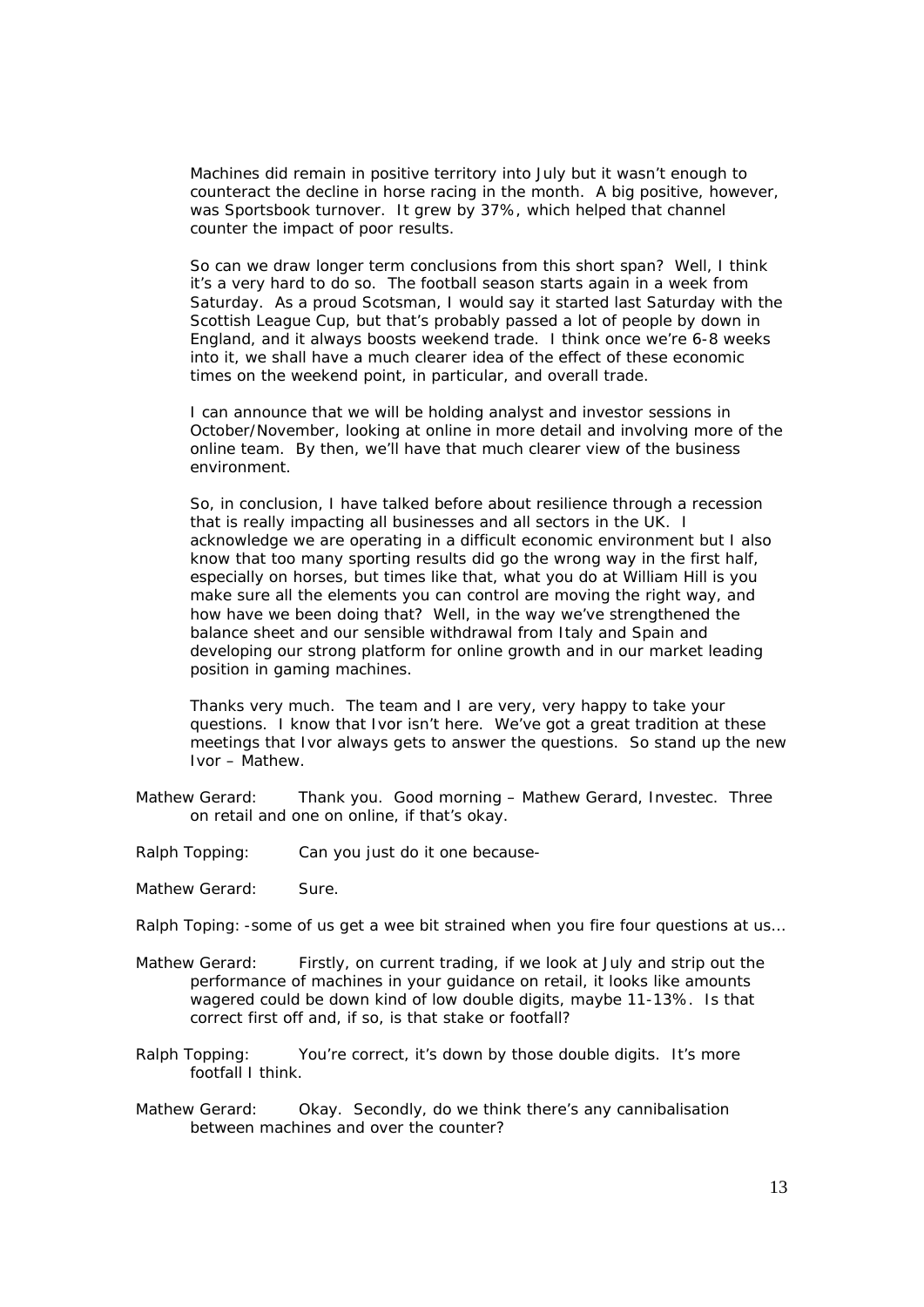- Ralph Topping: It has always been cannibalisation between machines and over the counter and I think what you are seeing is [ones] on horses because there's maybe a gap of 10-12 minutes between events, press money in the machine, so there's recycling in the machines rather than to horse racing.
- Mathew Gerard: I suppose, coming back to that issue of driving amounts wagered, have you got any revised opinion on the issue such as loyalty cards and the marketing side of the retail business?
- Ralph Topping: There's a balance to be struck in any business and the one thing you don't do in a recession is to give away margin. You'd need to  $-$  if you've given away margin in a recession, you should reach to the back of your head and zip something up because something's falling out.
- Mathew Gerard: And lastly, on online, given the issues in the poker migration, should we expect disruption in Q4 for the casino migration?
- Henry Birch: No, it's a totally different kettle of fish, migrating poker to casino. When you do poker, you've got to do it immediately overnight in one go: casino you can do gradually; so it's a completely different thing.
- Mathew Gerard: Okay, thank you.
- Ralph Topping: I think you wanted a fifth? Do you want a supplementary question?
- Mathew Gerard: No.
- Paul Nurse: Hi, it's Paul Nurse from Morgan Stanley. Just following on from the first question, is it a footfall issue? Your overall sports margin in H1 actually looks like it's up.
- Ralph Topping: Specifically with July  $-1$  think the first week in July it was definitely footfall and it coincided with Wimbledon, good weather and our scarcity of punters around the place. I think the real issue is the … horse racing product. Flat racing doesn't draw people into betting shops at the quiet time of year. That's a fact. BHA can find a hole and stick ostrich heads in it and say they've got a fantastic product but BBC don't want to cover it; got to pay Channel 4 to cover it. They haven't got a fantastic product and we see it – they've got a good product for betting on; it just isn't a modern product for betting on and we've got a change in demographics. People are looking for a bit more out of life than coming out and betting when there's only flat racing on. It doesn't give them – when [Fibber] was there and you have machines and you have racing, racing benefits.
- Paul Nurse: Just following up on that issue, there's quite a trade-off, isn't there, between the number of fixtures and the quality of the races and you guys always seem to push for more fixtures?
- Ralph Topping: Well, I think my view on that's pretty simple and it's this: if you're going to take on premiership football, you're daft, and if you're going to put on – you're either a sport or you're there to produce levy and the one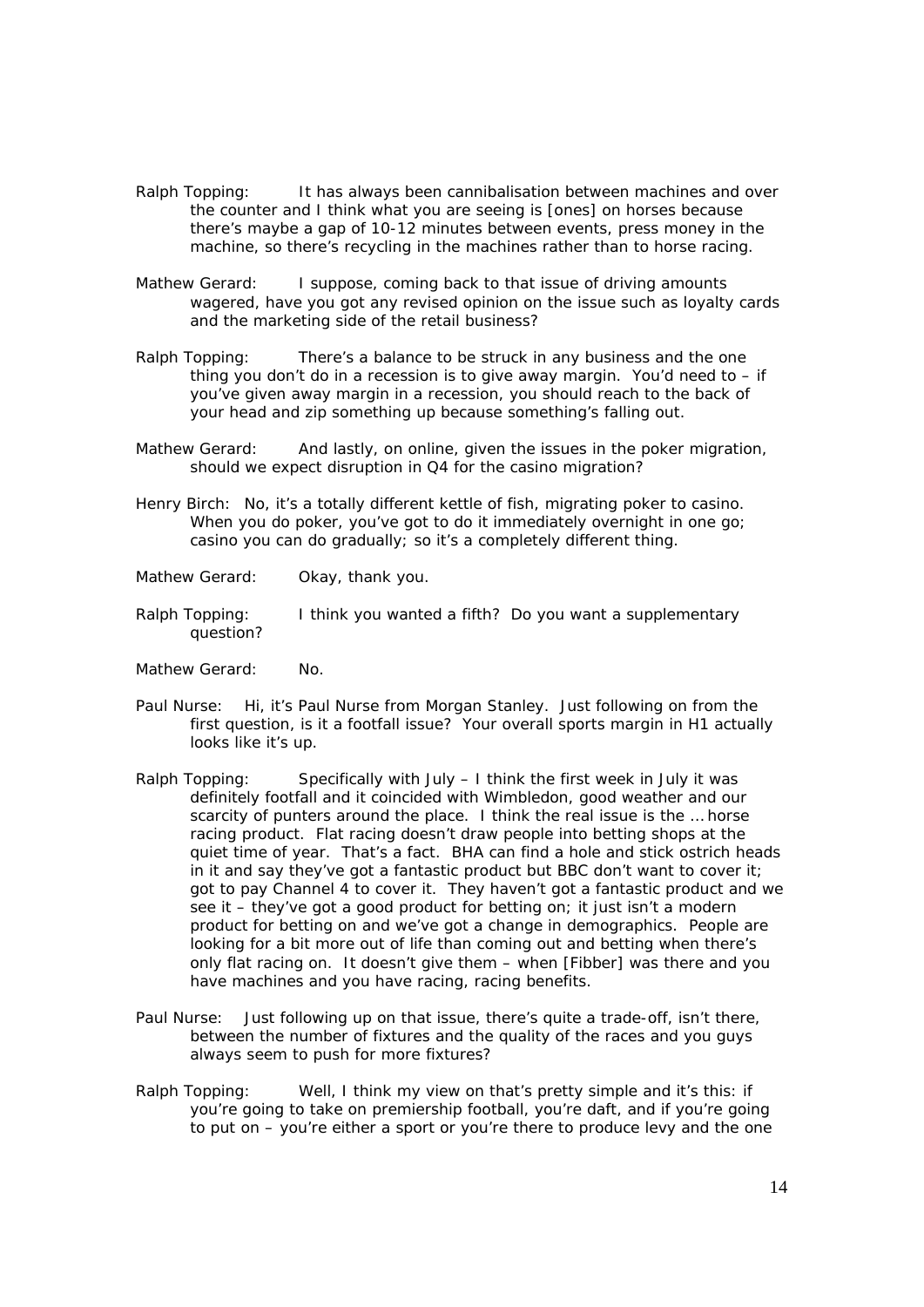thing with the racing is they're not getting enough levy. Well, if you want levy, put better racing on midweek. Don't put it all at that weekend – put it on midweek because you know something, you're not competing with anything then; you have it to yourself. I think Simon Cowell would say that. If you want to do [some], then make sure you get [some] for yourself. And my problem is the fact that they [don't have something] over the week, but I don't control it; they control it. You know something, they control it in the levy because the prosecution rests.

Paul Nurse: So more racing but in the middle of the week and not on weekends.

- Ralph Topping: Better racing right throughout the week would do the trick for me, but that will probably take – because it's a traditional sport and it doesn't have an industry leader. It's an industry without a leader. We've got to criticise the business for not having a leader for eight months. They've not had a leader for about 200 years and nobody says anything to them.
- Paul Nurse: And one last one for Henry, if that's alright. You've talked about sort of international markets that are opening up. Have you get any plans for the US at all if anything changes there?
- Henry Birch: Clearly, we're monitoring what's going on there and we've been out there to talk to people but we don't have any specific plans. I think it's still some way off but we're monitoring the market and situation closely.
- Paul Nurse: Thanks.
- Ralph Topping: Now, first time in life, a silent analyst group. We have someone down in the front here. Can you just share your name for the mike so the new guys will remember you?
- John: Hi, it's [John lvisto from Providence Capital].
- Ralph Topping: Hi, John, how are you doing?
- John: Very good. A few things actually will the pay freeze last for the whole year or are you going to review it in September?
- Ralph Topping: I shall  $-1$  am going to give you a straight answer on that. The good news is it's going to last for management through the next month, so everybody in the room will be cheerful about that. The second bit is that for the large proportion of people in our business, 16,000 front-facing colleagues, their pay freeze lasts until October and, if we're going to have any communication about that, we will have it them directly., so no news on that at the moment.
- John: When it comes to taking your Sportsbook overseas, how does the data rights work on that? I would have thought that you'd have to pay something for the rights of actually getting the data for [some rights] and that sort of thing and I though that's what part of the levy was for.
- Ralph Topping: Well, if you remember, there was a data case in the European Courts involving – I keep calling them [Basinger] – some European nationals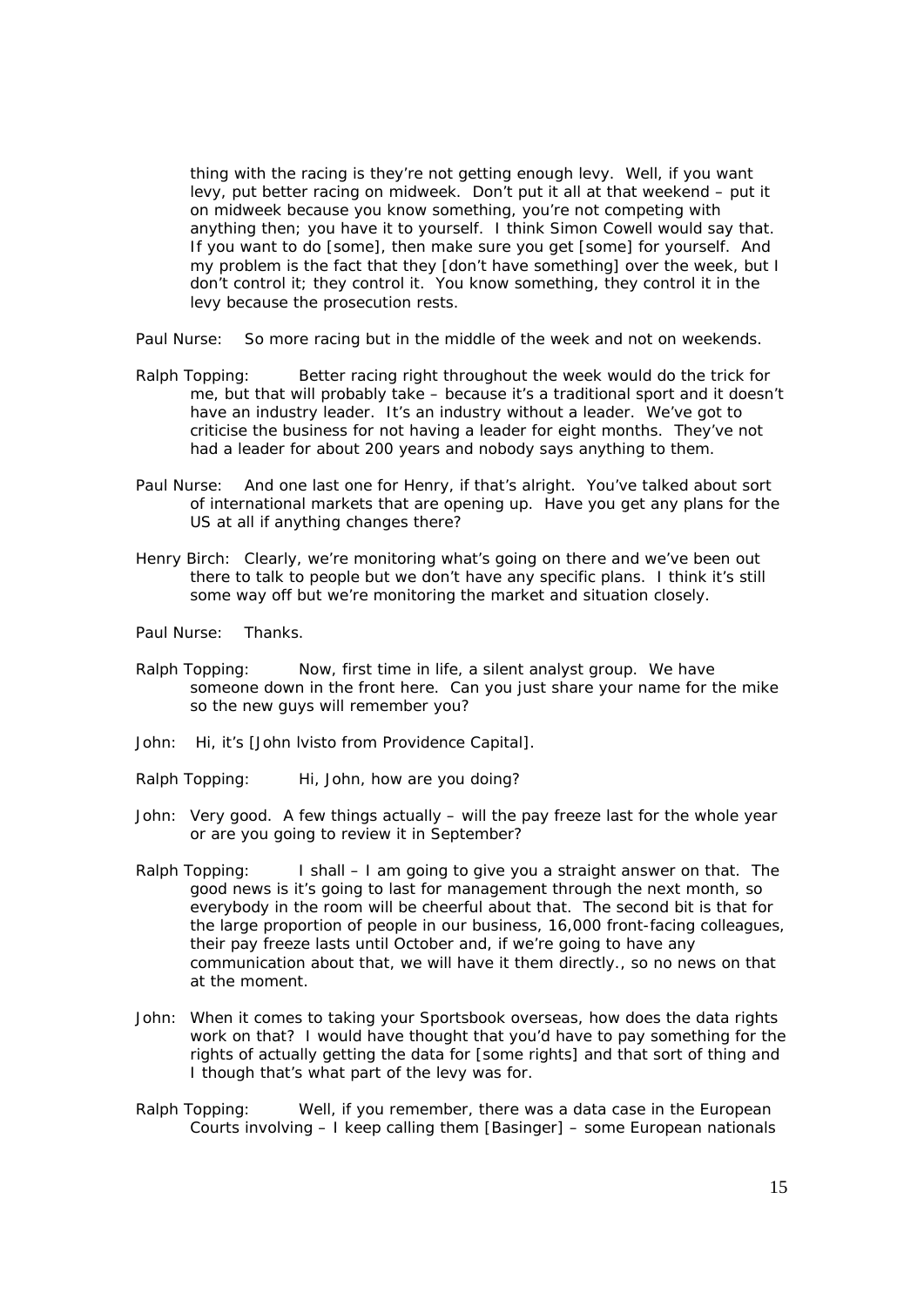and when that particular case – so the data rights thing has been put to bed, so there is no effective [legislature] at the moment and you show them horseracing and you don't pay any contribution or levy. There is nothing on race at all.

John: So you can get the data rights free of charge?

- Ralph Topping: Yes, we do, yes.
- John: And you didn't really sort of explain why you didn't take telephone overseas.
- Ralph Topping: It's a big logistical you know you can just imagine you've got 600/700 people working in a call centre. You then have to take the call centre somewhere else and you've got to find 700 people there – it's pretty damned difficult to do and to find the right location – so logistically it's a nightmare. It's an option for us though as a business. I just want everybody to think about where we were eight years ago and it still – you know it takes racing a long time to catch up … and they still think we've got a huge telephone business and therefore, if we move it overseas, it's going to cost them 45 million. You've seen the figures. It's only 4% of our business. It used to be 13%. It used to be significant. It used to be significant before the world got really competitive, thanks to the internet and thanks to offshore tax locations and thanks to the UK taking their eye off the ball, because one of the things the UK Government said years ago when the bookmakers actually came back, was the UK was going to be the place to be, best for online and telephone. Well, I'll give you a wee prize at the end of this if you can name one offshore company who's come onshore thanks to the UK's tax policies – okay, thanks, had some money saved.
- John: Just, the reason why you came back originally was because of the gentlemen's agreement with the Government in terms of-
- Ralph Topping: this mythical handshake?
- John: Yes.
- Ralph Topping: The handshake was all about telephone because telephone betting at that time I believe – because people who were around have either retired or some of them have died and some are senile by now who can't remember shaking hands. I had a conversation with someone in Government (I won't name the gentleman) who … called and said 'you were around at that time; can you remember what it is about' – and he said 'no, actually I can't'. So I think we have a difficulty there because we were largely in the telephone business at that time and you've all seen what's happened to our telephone business in the meantime by being loyal to the UK. The change of emphasis is we're businessmen; we've got a business to run; we're not philanthropists; we're not loyal in the sense that we will stand idly by and watch our business go down the tubes – we're businessmen and we have to protect our interests, both commercial interests but also the interests of all employees and also the interests of shareholders – big responsibility being a businessman in the UK nowadays.
- John: Thanks very much.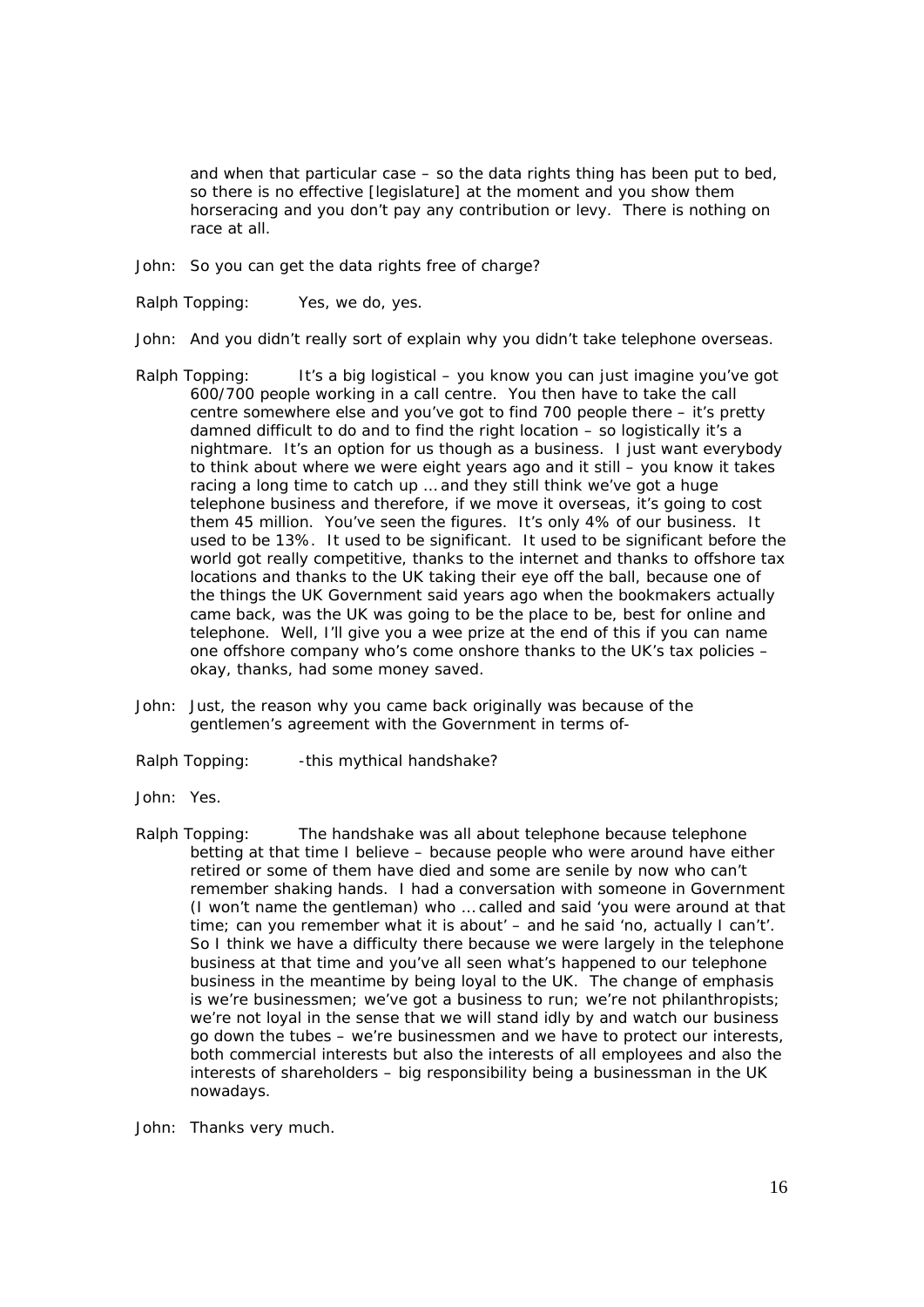- Craig John: Good morning, Craig John here from [Bankfin]. I have three questions. First of all, the new LBOs, how many more do you think you could have this year and why are the new's doing better than the old ones?
- Henry Birch: We expect to do a similar number by the year-end in terms of new LBOs. Why do new LBOs do better than existing ones? I think the reality is that that high street is constantly changing so prime position being top of the high street, three years later is bottom of the high street. It's the very dynamics of the high street, so you constantly have to find new locations to exploit that. So that's why we get the best returns on those.
- Craig John: In term so the new [mounting] capacities, can you elaborate on that? Why would that be and how could that help you? And also what other big investments still to be made in H2?
- Ralph Topping: Is this online?
- Craig John: Yes.
- Ralph Topping: Okay, Henry?
- Henry Birch: In terms of marketing capabilities?
- Craig John: Yes.
- Henry Birch: Let me just give you an idea of scale. We've gone from an online marketing department of about 12 people to over 100 and that is previously we were very much UK-focussed; we are now focussed on the UK and Europe. We've got the company that we acquired at the end of last year, they have existing marketing channels throughout Europe. As I say, they have a network of 70,000 affiliates and those affiliates are basically promoting the William Hill site, the other brands and sites that we have and getting a revenue share in return for that. So it was one of the key bits of rationale in terms of doing the deal in the first place, was to give us increased marketing capability.
- Craig John: And the major investments?
- Henry Birch: In terms of the investments, I think I mean you saw before one of the key things we've done is move Sportsbook to Orbis. We are going to be making some investment in terms of our international capabilities and also in terms of our CRM capabilities, so our ability to send emails, communicate with customers, we are going to make a small investment in terms of our systems.
- Craig John: Are you willing to comment on targets for not this year but next year and regarding your forward targets, is there anything you want to say on that, that you're at 50% growth at some point?
- Ralph Topping: Is this the 50% question? I'm going to be *(inaudible)…*

Craig John: Yes.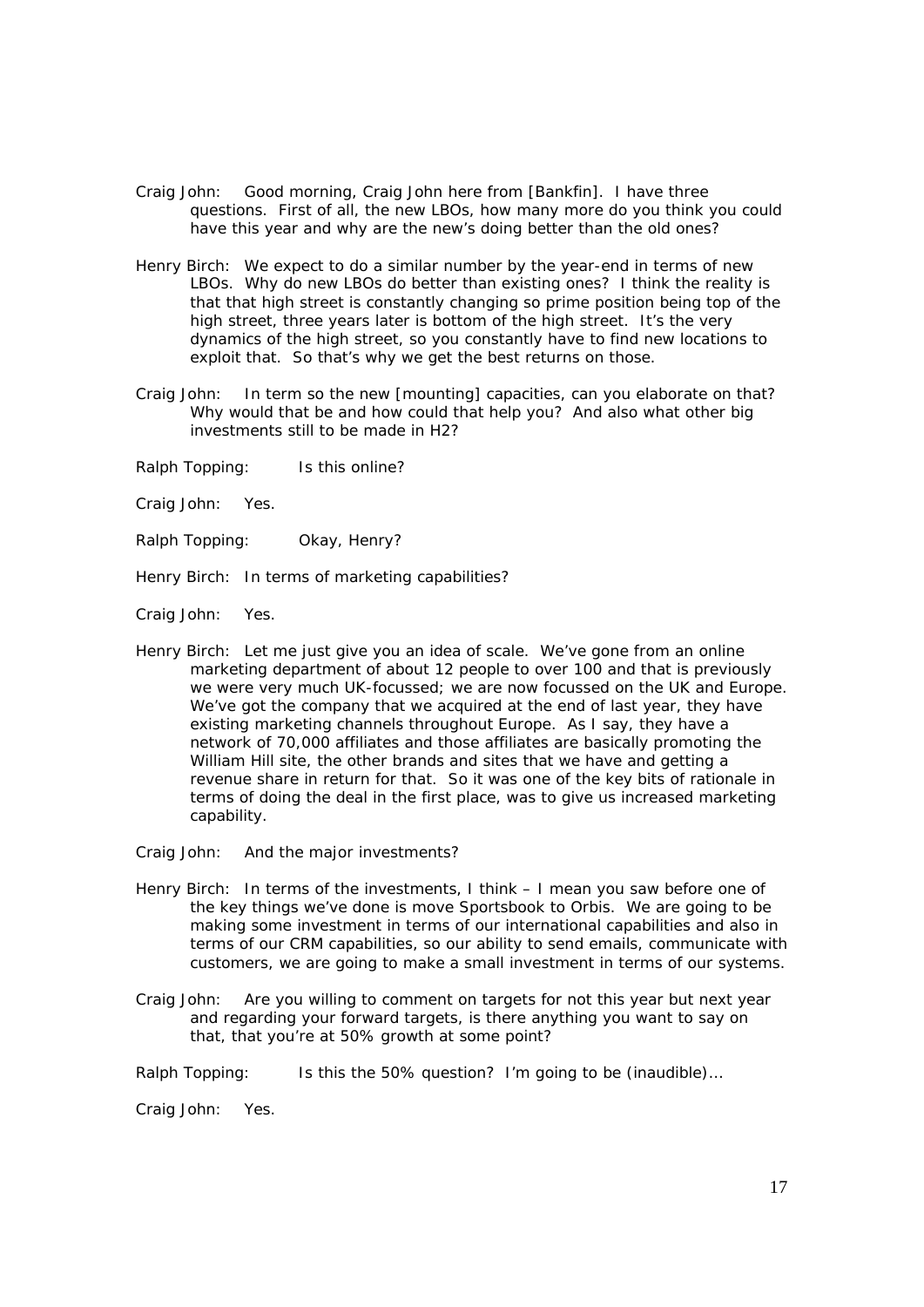- Ralph Topping: I just couldn't remain there, so that 50% figure was given before we had this recession. So I think you're going to have to [prove] that and certainly before – I imagine what the integration process would be like with these businesses, so the timeline is going to stretch out over a bit, but the bottom line here is that we're in this business for the medium and long term. We fully expect this business to grow. We are seeing signs of growth, good signs of growth already in the middle of a recession. We've got a strong team in Gibraltar, a really strong team in Gibraltar; we've got a strong team in Tel Aviv and we've good customer services and support teams in Bulgaria and the Philippines. So I have every confidence that this business is going to grow, and grow well and do well because we are operating a business which in the UK is not allowed to grow effectively, which is a retail business, thanks to M&E laws or regulations. M&E gets thrown out of the door when you're banks but, if you're bookmakers, they still remain. We can only look forward to organic growth in our business over the years, so online is our big bet for the future and I am confident in our big bet for the future.
- Craig John: Thanks. Could you just give us a few more metrics? I am sure you're not going to give us the precise details but of the staff incentive package or the management incentive package on the online business. I mean, for instance, is it three years, five years, revenue, EBIT – what kind of metrics are you looking at within that kind of-
- Ralph Topping: I'm not going to give you all the details because I'll probably get sued by a number of these guys for revealing these details, but I will say that it's a conventional, entrepreneurial type arrangement, basically for growing the business substantially and in line with what the Chief Executive of William Hill's aspirations are for the business, and that timeline stretches out for the next thee and a half years.
- Craig John: And then secondly, on the online basis, can you give us a bit of feel whether you are trying to market overseas specifically with the William Hill brand or whether you might consider using other brands and also whether you're going to be more kind of country-specific or European, Pan-Europeanspecific?
- Ralph Topping: Sure, Henry can cover that.
- Henry Birch: In terms of the questions about brands, we are currently operating about 20 brands, the main one being William Hill. The question you imply is does William Hill, as a brand, have currency outside of the UK? The answer to that is yes. We have found that, in fact, our partners in Tel Aviv, who have been pushing marketing, have come back and said to us that actually it does have weight outside of the UK. So we will be pushing the William Hill brand outside of the UK. Sorry, what was the second part to your question?
- Craig John: Well, it was really kind of whether you were being country-specific or Pan-European.
- Henry Birch: Oh, yes, country-specific. We will be targeting countries much more specifically, so clearly we are offering at the moment gaming products in 16 different languages. I won't pretend that we've got 16 different countryspecific areas of focus. So we are covering that Pan-European piece but we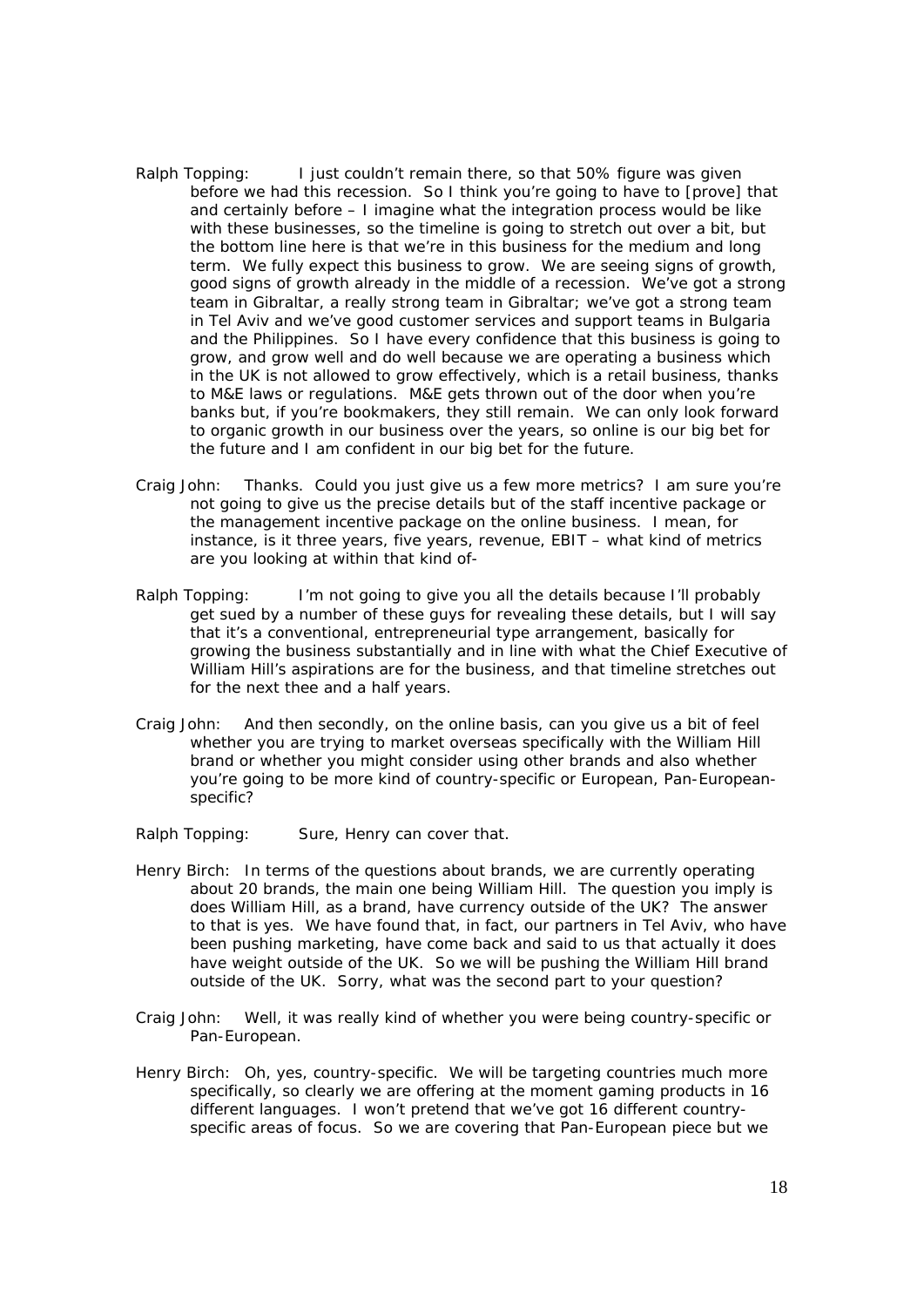will actually be targeting specific countries and that will be led by our Sportsbook, so actually having a properly localised Sportsbook.

- Craig John: And can I just ask Simon a quick question? Firstly, I don't know if you disclosed the Irish closure costs. I know that they're not exceptional or anything but can you give us any feel for how much the Irish closure costs were?
- Ralph Topping: Yes, certainly Simon?

Simon Lane: Yes, it's on the chart – 2.6 million.

- Craig John: And then finally, just coming back to the horse racing, could you just give us a bit of a feel, do you think, about what the metrics might be in terms of if structurally gross win margins might keep going down and I'm kind of thinking about things such as number of horses, number of races? I mean do you think gross win margins are down predominantly because of the cyclical issues you've had or do you think because of structural issues, they are going to keep going down?
- Ralph Topping: In layman's terms, do you think too many favours or when too many results are going the wrong way, yes. So, if that's what you mean by cyclical, we've seen the margin decline. After July, it's at 1% now. I'm a great believer in everything comes back to an average in the business. Why am I a great believer – because 37 years I've seen it demonstrated. But for us to catch up in the second half on the first half, we will need phenomenal results to bring us back to an average. So I think it's been, purely and simply, bad results. Once the results normalise, we'll get a better feel for the impact of slightly less [run as per] race, whether that's continuing and the over-run from race courses. At the moment, I'm not too concerned about that. It's purely and simply a function of bad results and, to give you an example of that, if you look at the flat racing in the first six months of the year, flat racing gross 1% - it's just down two points. So it's flat racing that's dragging the overall number down in both national, not all well with the flat racing, and why should that be? It shouldn't be is the answer. It's just been a pure run of bad results but racing should worry about their product and its attractiveness, as a lever generating much more – it should be much more focussed about it.

The reality is over the last 18 months the Chief Executive of William Hill held the hand of friendship behind the scenes because I do believe in doing things privately. I don't seek the public limelight; I've never done that, but I do believe that we have a little difficulty in talking to decision-makers … and there are a number of people who talk loudly, seek the press, but are not the decision-makers that I would classify as leaders in racing. There are powerful men in racing who, behind the scenes, I've been talking to and I don't think we've got particularly much of a response from those powerful individuals, who I will not name, but it's disappointing.

Until bookmakers and racing work together with betting and product in mind, then I'm afraid we're going to see horse racing decline as a share of our business. And the truth is all the products are falling in the gap. Now, racing will say that we're pushing the result of progress. Well, if we're pushing the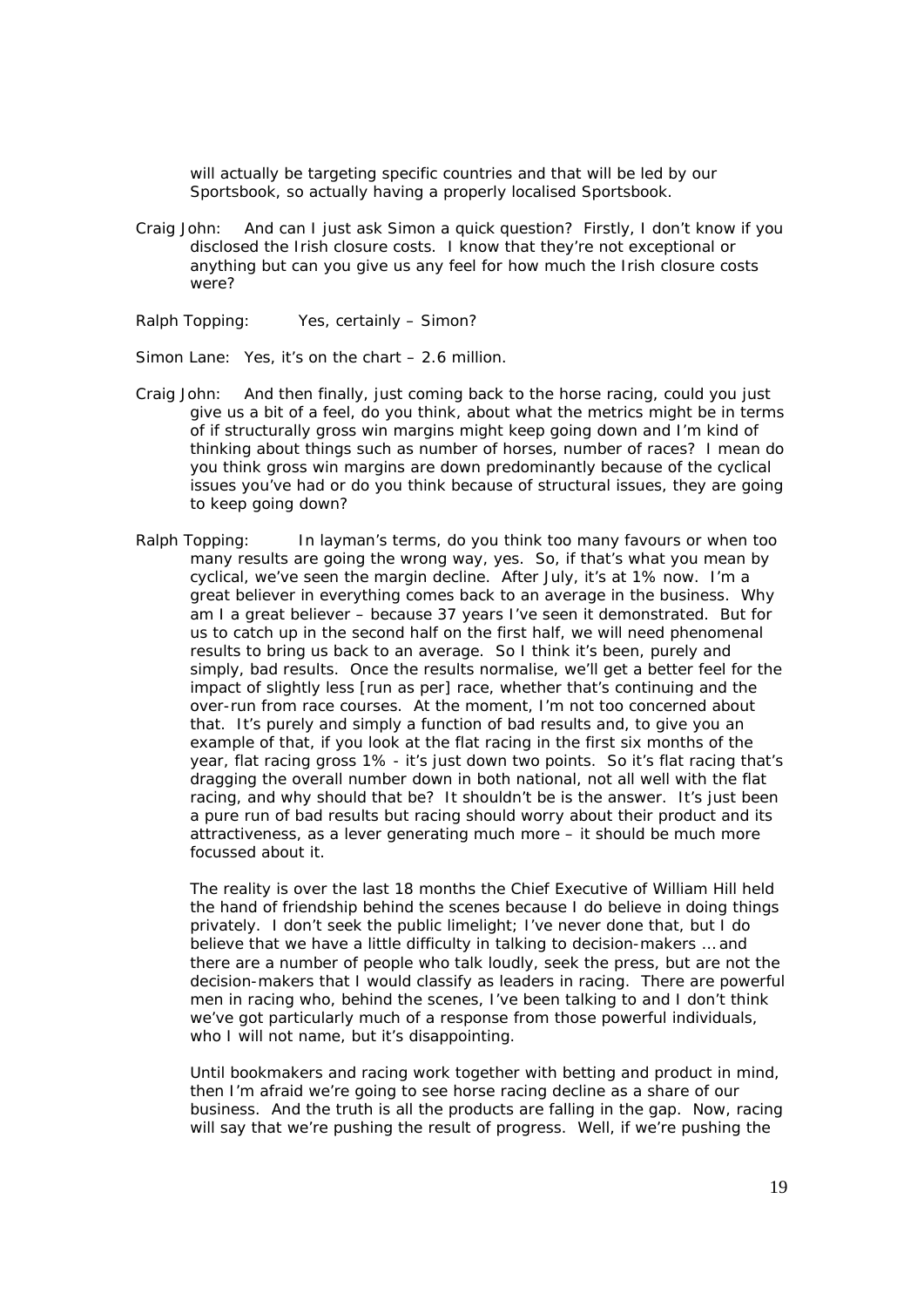result of progress, I would give up the screens. If I put racing on 17 screens every day; I put dog racing on the screens every day; and I gave up. We promote through the rodeo service racing and dogs and every day in our ventures, far more than any other sports. You can't get the – punters want to be on other programmes. We're not pushing the other products; it's customer demand that's leading this change. And I'm not being trivial when I say racing actually needs to get more entrepreneurial figures into the sport who – and not the same type of committee man who's been running it for years. Now, that will be three less Christmas cards this year…

- Paul Nurse: Hi, it's Paul Nurse of Morgan Stanley again a couple of technical ones on William Hill Online. If you gross up the minority by the Playtech stake of 29%, it looks like it pays no tax. Could you just confirm that?
- Simon Lane: There is some complexity in the arrangements, as you've said. I think simplistically the parties – when I look at it, the parties effectively share the EBITA on a sort of pre-agreed basis and that's the way to look at it, the first half, and each party bears its own tax. So, as to Playtech's tax affairs, I can't comment on that, but certainly the effects of the deal and the way it's structured means that the Group doesn't bear any material tax on behalf of Playtech at all.
- Paul Nurse: Okay, and then the second one is the dividend at 10.7 is quite a bit bigger than the 9.1 in the P&L and that disparity seems to have caused some confusion at their end. Can you just clear up what the difference is there?
- Simon Lane: As I've said in the sort of run-through, it's just a timing difference. It's the mechanics of how the parties extract cash from online and you get timing differences and they even out over time. It's a non-issue.
- Paul Nurse: Is that like a forward payment then for some profits in H2?
- Simon Lane: It's just some of the recharge mechanisms that are used.
- Paul Nurse: Thanks.
- Ralph Topping: Okay, last few questions, because we've got some other places to go, guys.
- Jeffrey Howard: Jeffrey Howard from Oriel two questions. In terms of moving the Sportsbook to Gibraltar, should we consider the net savings just to be GPT and the levy or is there something else that we should take into account?
- Ralph Topping: I can answer that. Some analyst said, and who am I to argue with the analyst, they've calculated £10 million of savings in a full year as the figure and I'm not going to argue with that.
- Henry Birch: Just adding to that, it's levy, it's GPT and we also have our fixed-odds games, so our games – it's not the Vegas tab but the games tab, which are fixed-odds games, are also going to Gibraltar, so there's a saving there as well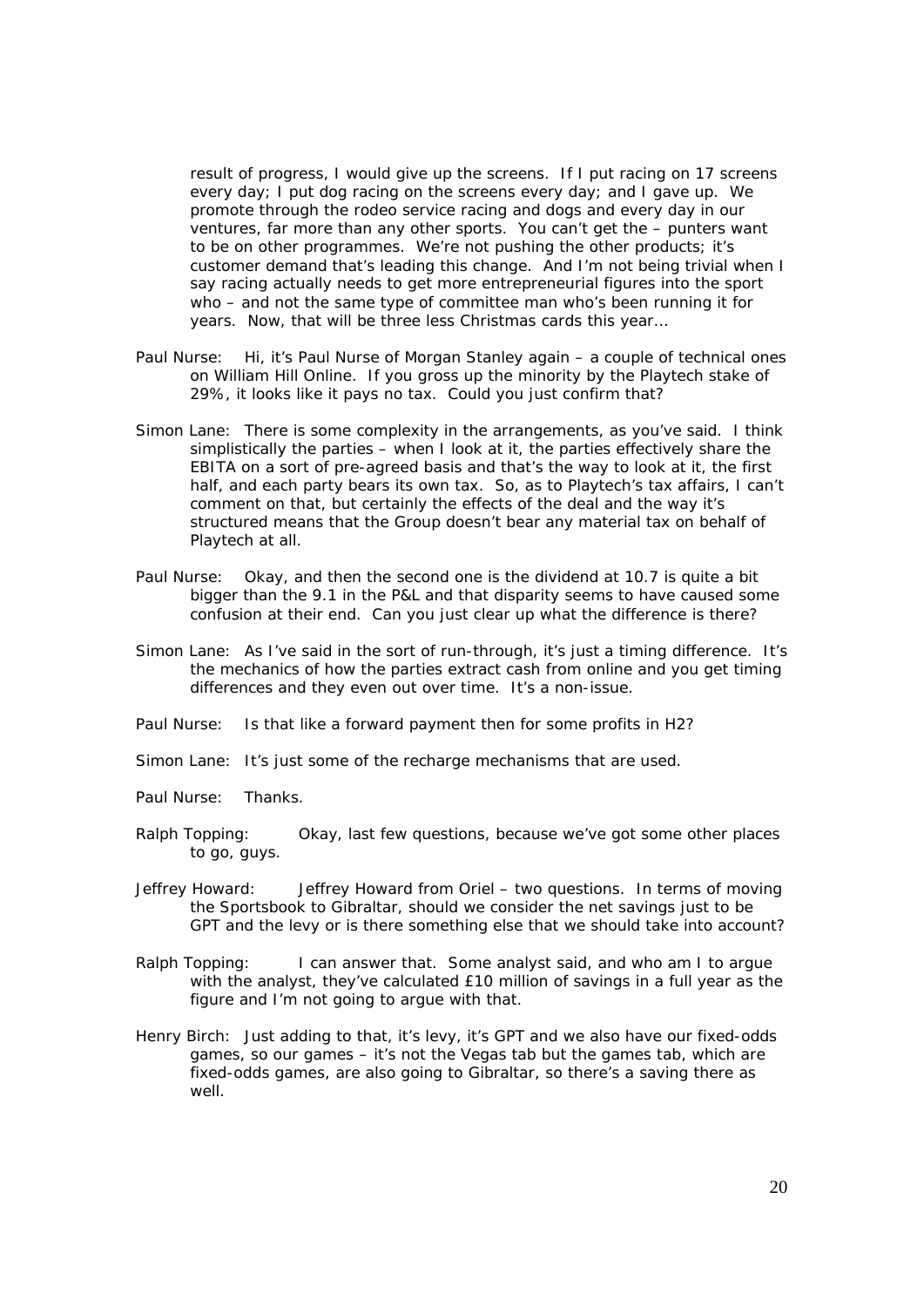- Jeffrey Howard: And secondly, on the Storm machines, what sort of uplift are you seeing in the takings there?
- Ralph Topping: Oh, you're going to know … who doesn't like telling the opposition what we're going to do but I'm going to leave him to wriggle around while he tries to think of an answer to that question.
- Simon Lane: We've had the Storm cabinets out on trial since last November 100 shops, 400 machines. Whilst you try and do as much as you can to select a group of 100 shops, the representatives of your estate, it's never a precise science. What we have seen is that control group consistently out-perform the rest of our estate. It has fluctuated over the last eight months but the fact is that we're going to roll them out across the rest of the estate, you should read into that that the test results have been extremely encouraging.
- Ralph Topping: And if you take a single digit between 1 and 9, in the middle range, you might be there or there-abouts; then again you might not.
- Jeffrey Howard: And that would be net of substitution?
- Ralph Topping: I can never I tell you, if you can come in and work that out for me, you've got a job tomorrow. You can come and be our substitute director – that would be fabulous.
- Jeffrey Howard: Thank you.
- Nigel Hicks: Nigel Hicks from Liberum. Can I just ask what your thoughts firstly are on the World Cup for next year? What in particular you might be doing if you can give anything away?
- Ralph Topping: Well, Scotland's playing at the- *(laughter)…* I don't why that gets a laugh every time. Scotland are playing their reserve team in a couple of weeks. They're playing Macedonia I think it's called and, if they beat Macedonia and they beat Holland, there's a fair chance that they're tough… What we do to promote it  $-$  it promotes itself actually, football. It's the greatest game because you pick up today's paper and there's about three/four pages in the business section and about 27 pages of football, so it does promote itself. If England get through and I have no reason to doubt that England – I am wishing them to get through actually (I can say that with a straight face; I'm not Andy Murray). I do want to see England doing well because it's good for business. So England are going to get through and that will be great for business ... [unclear] is a fierce Englishman, so he'll wince at that but it's good for business when the home nations are there and I really do hope Scotland get through because…
- Nigel Hicks: On the margins, whether it's structural or whatever, is it coming through on Betfair or just the transparency of odds when you sort of go online?
- Ralph Topping: I didn't want to bring up the Betfair thing because I think that it then gets complex and I've said enough controversial things about racing, without mentioning anybody else. I really want somebody in the world to like me at some point. I think the Betfair market probably is a true market in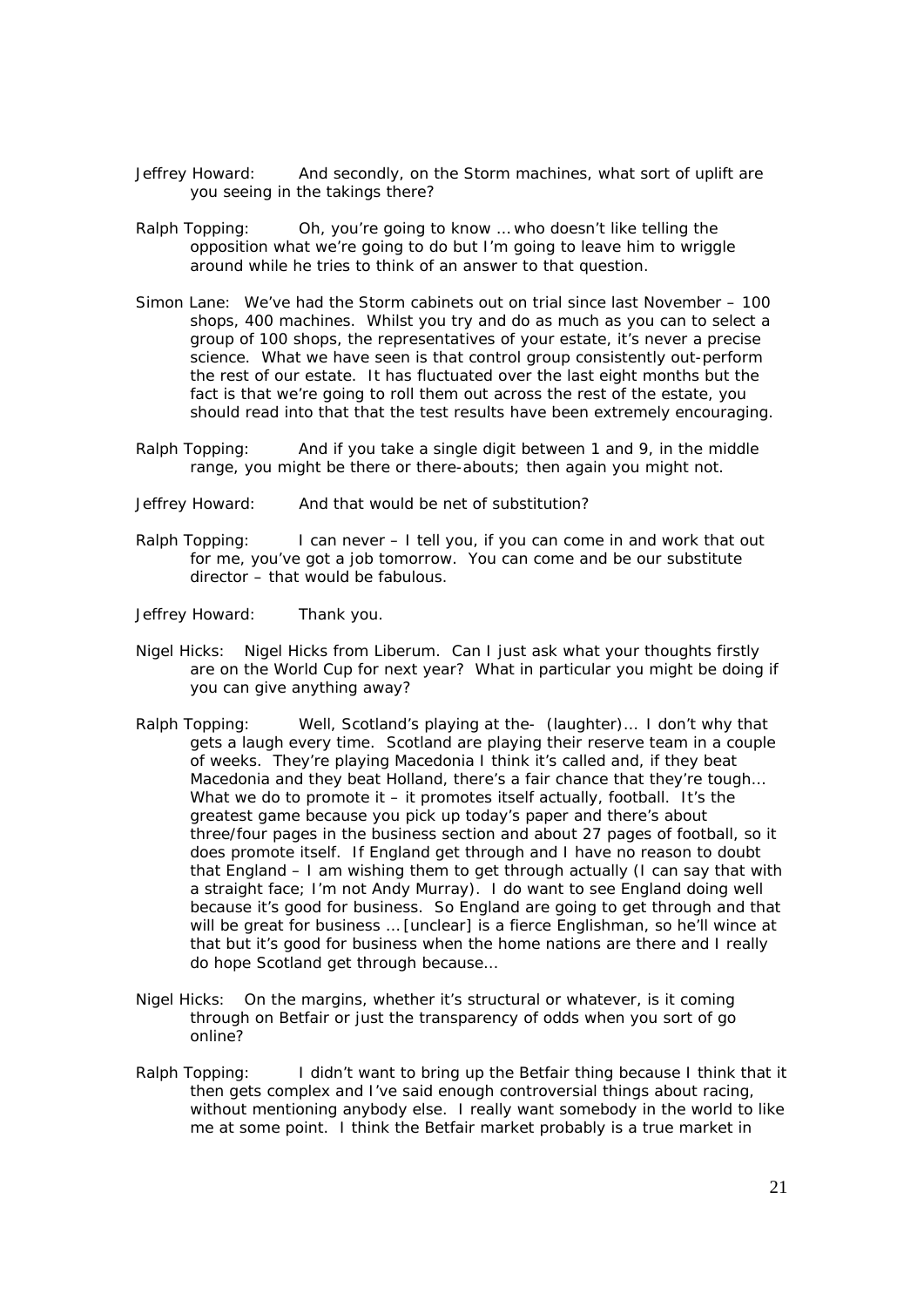many respects. We know of bookmakers who are putting money back to Betfair from the tracks. I don't really want to get into that minefield and I think the reality is everybody expects that to be an on-course market, everybody reviews that on-course market for a long, long time and that's more than I'm telling – I have some difficulties with it. I'm not going to say where I believe those difficulties lie but there are some difficulties. As I said, wait until we actually get normalisation of racing results before we jump to any firm conclusions.

- Nigel Hicks: I just wondered whether, because of the transparency, whether it be online or wherever, in order to get the business, you are having to offer better odds and then losing when the-
- Ralph Topping: No. There is gross markets... There is the risk those bookmakers are off chasing punters actually at the moment because we all know [tenders] is a risk of chasing down. I think Goodwood last week was 10/12% something like that, so in effect we've got too many bookmakers. A lot of them are weekend bookmakers. They don't do it all the time but they are bookmakers. They still stand there on the up-chance they're chasing punters and there's not as many punters around the race courses as there was once was because there's a recession. So that's a circumstance and what's confusing is the results we've seen…
- Nigel Hicks: On shops, are you likely to have more marginal shops if this continues at all?
- Ralph Topping: Yes. Well, I think, if anything impacts us, we will always have the marginal shops, whether it's the recession that kicks in severely or whether it's Government action and taxation or changes of regulations, then it has a knock-on effect on the viability of shops – it's always done. At the moment we've got about 150 … at the half year. Now that's purely – and a lot more shops which are marginal, but that's purely as a result of the bad results in the first half. That's an abnormal [failure]. If things change, then we will certainly be closing I would estimate something like 100 shops because of the recession, but we're not looking at that at the moment I have to say – we're not looking at that.
- Nigel Hicks: Finally, just a general question about online. I mean this will always be a competitive market. It will be increasingly competitive. There's relatively limited barriers to entry apart from just getting liquidity and scale.
- Ralph Topping: And that's not hard, is it? That's pretty easy. It seems like there's 400 guys just walked in the room – here we go, let's start a business.
- Nigel Hicks: I just wondered there's always going to be obviously bonuses, obviously marketing expense – where's the industry going to go because everyone say it's growth and whatever? Everyone's joining it; everyone's spending loads on bonuses and royalties and marketing. I just wondered where the margins were?
- Ralph Topping: I think the industry will consolidate. I think it will consolidate around sports betting to begin with. I think there's every reason to believe that that's a reasonable assumption to make. I think when the US opens up